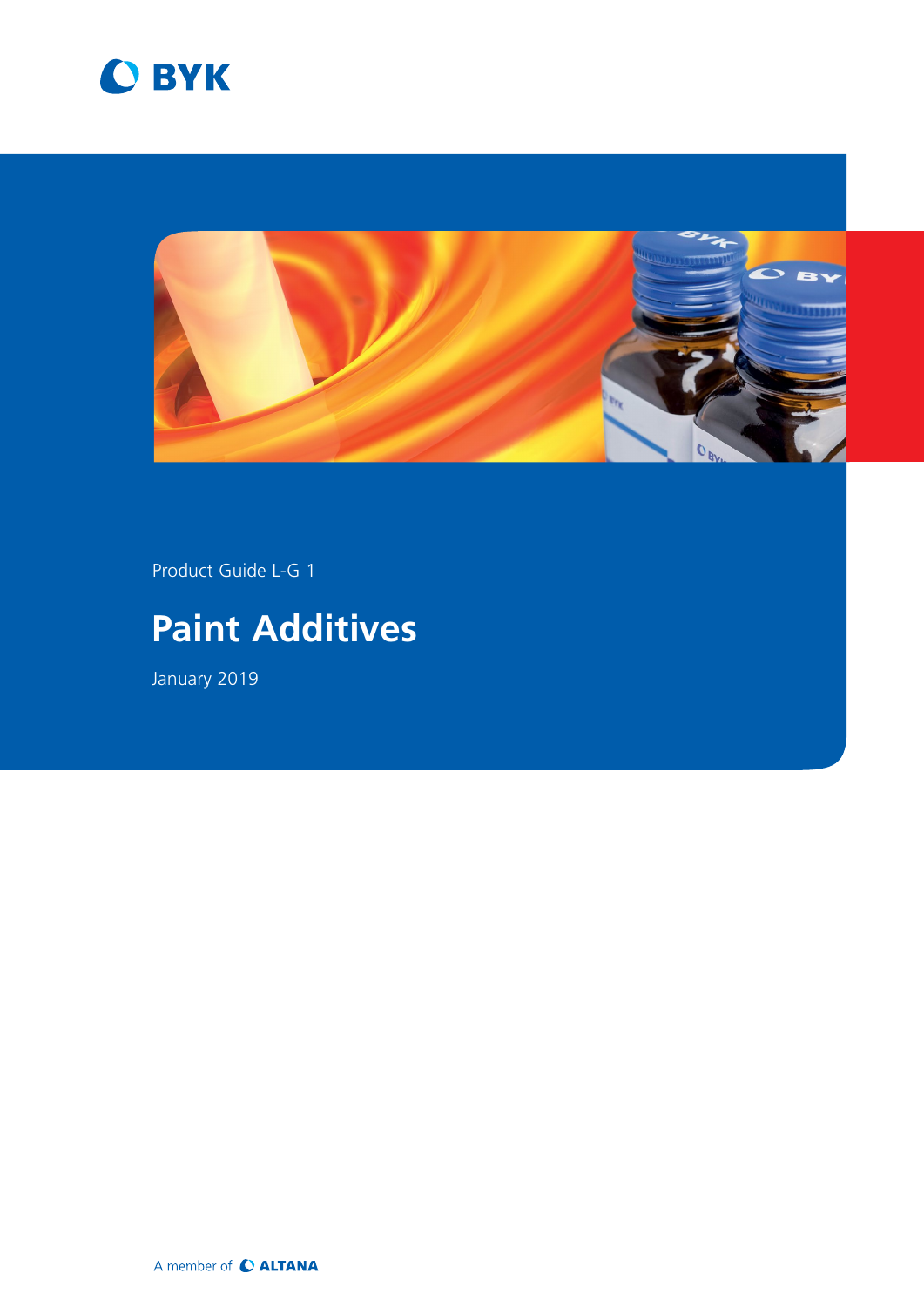### **Paint Additives**

### **Content**

| Wetting and Dispersing Additives (deflocculating)          | Page  | $3 - 4$   |
|------------------------------------------------------------|-------|-----------|
|                                                            |       |           |
| Wetting and Dispersing Additives (controlled flocculating) |       |           |
| Pigment Synergists (in powder form)                        | Page  | 4         |
| Silicone Surface Additives                                 | Page  | 5         |
| Crosslinkable Surface Additives (Acrylic-functional)       |       |           |
| Surface Additives, silicone-free                           | Page  | 6         |
| Acrylate Leveling Additives, in powder form                |       |           |
| Nano Surface Additives                                     | Page  | 7         |
| Silicone Defoamers                                         | Page  | 8         |
| Polymer Defoamers (silicone-free)                          |       |           |
| Mineral Oil Defoamers (without alkylphenolethoxylates)     | Page  | 9         |
| Rheology Additives                                         | Pages | $10 - 11$ |
| Wax Emulsions and Dispersions in Water                     | Page  | 12        |
| Wax Dispersions in Organic Solvents                        | Page  | 13        |
| Micronized Wax Additives                                   | Page  | 14        |
| <b>Adhesion Promoters</b>                                  |       |           |
| <b>Other Additives</b>                                     | Page  | 15        |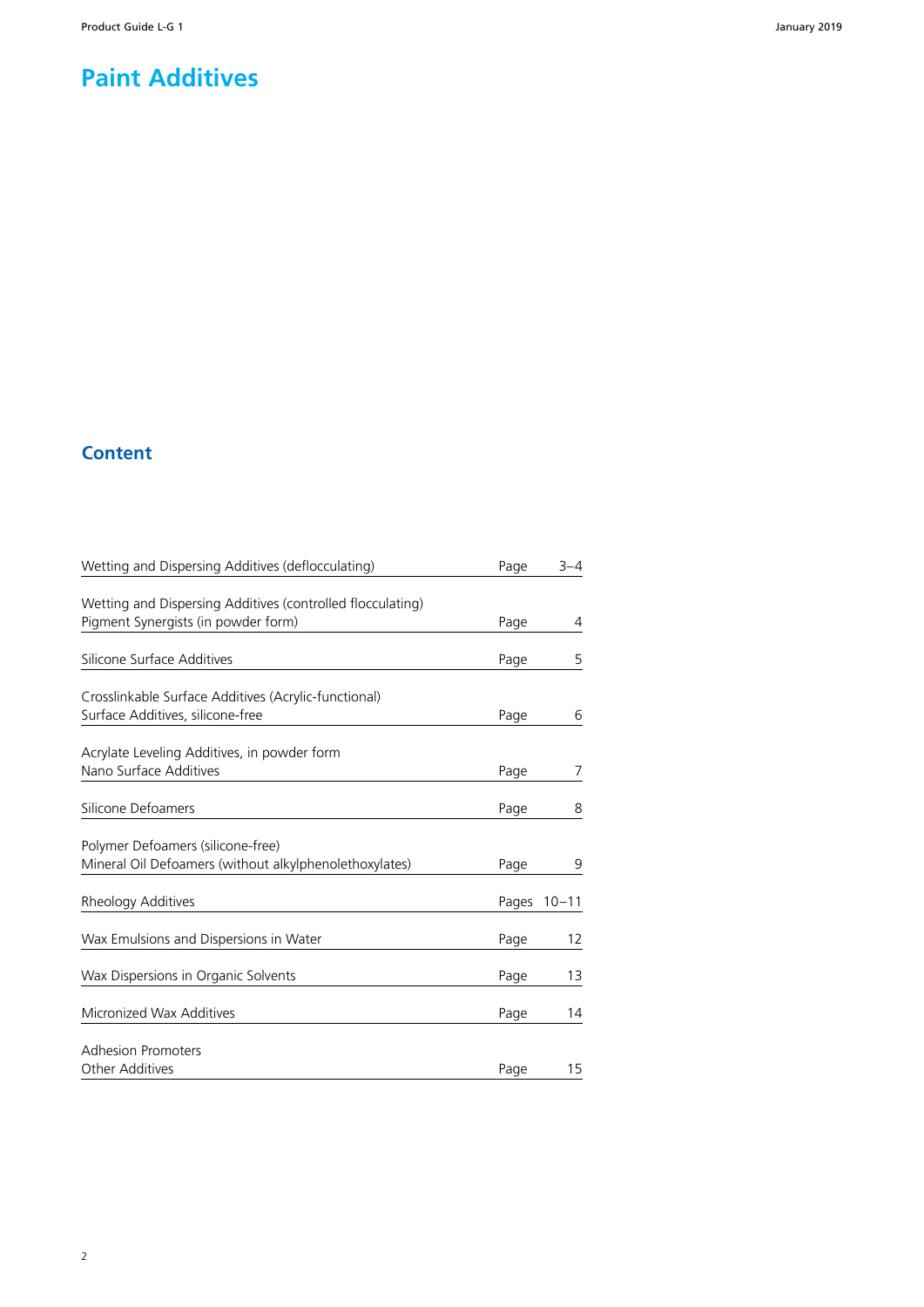## **Wetting and Dispersing Additives (deflocculating)**

**for Wetting and Stabilization of Pigments and to Avoid Flooding/Floating, Improve Gloss and Transparency**

| <b>Additive</b>       | Composition                                                                                       | <b>Solvents</b>                                                    |                           |                          |                           |                             | <b>Recommended for</b>      |            |                  |        |                             |
|-----------------------|---------------------------------------------------------------------------------------------------|--------------------------------------------------------------------|---------------------------|--------------------------|---------------------------|-----------------------------|-----------------------------|------------|------------------|--------|-----------------------------|
|                       |                                                                                                   |                                                                    |                           |                          |                           | <b>Aqueous</b>              |                             |            | Solvent-borne    |        |                             |
|                       |                                                                                                   |                                                                    | Active substance<br>(%) * |                          |                           | systems                     |                             | systems    |                  |        |                             |
|                       |                                                                                                   |                                                                    |                           |                          |                           |                             |                             |            |                  |        |                             |
|                       |                                                                                                   |                                                                    |                           | Acid value<br>(mg KOH/g) | Amine value<br>(mg KOH/g) | Emulsions                   | neutralized                 | Non-polar  | Medium-<br>polar |        | Solvent-free<br>systems     |
|                       |                                                                                                   |                                                                    |                           |                          |                           |                             | Amine                       |            |                  | Polar  |                             |
| <b>ANTI-TERRA-U</b>   | Salt of polyamine amides and acidic polyesters                                                    | Xylene/Isobutanol 8/1                                              | 50                        | 24                       | 19                        |                             |                             |            | m,               | ш      |                             |
| ANTI-TERRA-U 80       | Salt of polyamine amides and acidic polyesters                                                    | Butylglycol                                                        | 80                        | 40                       | 30                        |                             |                             | П          | П                | П      |                             |
| ANTI-TERRA-U 100      | Salt of polyamine amides and acidic polyesters                                                    |                                                                    | 100                       | 50                       | 35                        |                             |                             |            |                  |        | ×                           |
| <b>BYK-154</b>        | Ammonium salt of an acrylate copolymer                                                            | Water                                                              | 42                        |                          |                           | П                           |                             |            |                  |        |                             |
| <b>BYK-220 S</b>      | Polycarboxylic acid polyester                                                                     | Alkylbenzenes                                                      | 52                        | 100                      |                           |                             |                             | ш          | <b>COL</b>       | m.     |                             |
| BYK-9076              | Alkylolammonium salt of a copolymer                                                               |                                                                    | 100                       | 38                       | 44                        |                             |                             | m,         | п                | H.     | ×                           |
| <b>BYK-9077</b>       | Copolymer with pigment affinic groups                                                             |                                                                    | 100                       |                          | 48                        |                             |                             |            | п                | П      | $\mathcal{C}$               |
| DISPERBYK-102         |                                                                                                   |                                                                    | 100                       | 101                      |                           |                             | <b>College</b>              | ш          | m,               | H.     | <b>COL</b>                  |
|                       | Copolymer with acidic groups                                                                      |                                                                    |                           |                          |                           |                             |                             |            |                  |        |                             |
| DISPERBYK-103         | Copolymer                                                                                         | Methoxypropylacetate                                               | 40                        |                          |                           |                             |                             | П          | П                | П<br>П |                             |
| DISPERBYK-106         | Salt of a polymer with acidic groups                                                              |                                                                    | 100                       | 132                      | 74                        |                             |                             | П          | п                |        | ×                           |
| DISPERBYK-107         | Hydroxyfunctional carboxylic acid ester                                                           | Isoparaffinic hydrocarbons                                         | 90                        |                          | 64                        |                             |                             | ш          | M.               | П      |                             |
| DISPERBYK-108         | Hydroxyfunctional carboxylic acid ester                                                           |                                                                    | 100                       |                          | 71                        |                             |                             | п          | П                | П      | m.                          |
| DISPERBYK-109         | High molecular weight alkylolamino amide                                                          |                                                                    | 100                       |                          | 140                       |                             |                             | <b>COL</b> | п                | П      | P.                          |
| DISPERBYK-110         | Copolymer with acidic groups                                                                      | Methoxypropylacetate/Alkylbenzenes 1/1                             | 52                        | 53                       |                           |                             |                             |            | П                | П      |                             |
| DISPERBYK-111         | Copolymer with acidic groups                                                                      |                                                                    | 100                       | 129                      |                           |                             |                             | ш          | п                | П      | ×                           |
| DISPERBYK-115         | Block copolymer                                                                                   | Xylene/Butylacetate/Methoxypropylacetate 5/1/1                     | 52                        |                          | 25                        |                             |                             | <b>COL</b> | m,               | П      |                             |
| DISPERBYK-118         | Linear polymer with pigment affinic groups                                                        | Methoxypropylacetate                                               | 80                        | 36                       |                           |                             |                             |            | П                | П      |                             |
| DISPERBYK-140         | Alkylolammonium salt of an acidic polymer                                                         | Methoxypropylacetate                                               | 52                        | 73                       | 76                        |                             |                             | ш          | п                | П      |                             |
| DISPERBYK-142         | Salt of a copolymer with pigment affinic groups                                                   | Methoxypropylacetate                                               | 60                        | 46                       | 43                        |                             |                             | П          | П                | П      |                             |
| DISPERBYK-145         | Phosphoric acid ester salt of a copolymer                                                         |                                                                    | 100                       | 76                       | 71                        |                             |                             | <b>COL</b> | m,               | П      | ×                           |
| DISPERBYK-161         | Block copolymer with pigment affinic groups                                                       | Methoxypropylacetate/Butylacetate 6/1                              | 30                        |                          | 11                        |                             |                             |            | п                | п      |                             |
| DISPERBYK-162         | Block copolymer with pigment affinic groups                                                       | Methoxypropylacetate/Xylene/Butylacetate 5/4/2                     | 38                        |                          | 13                        |                             |                             |            | П                | П      |                             |
| DISPERBYK-163         | Block copolymer with pigment affinic groups                                                       | Xyene/Butylacetate/Methoxypropylacetate 3/1/1                      | 45                        |                          | 10                        |                             |                             | п          | п                | H.     |                             |
| DISPERBYK-164         | Block copolymer with pigment affinic groups                                                       | Butylacetate                                                       | 60                        |                          | 18                        |                             |                             | ш          | п                | П      |                             |
| DISPERBYK-166         | Block copolymer with pigment affinic groups                                                       | Butylacetate/Methoxypropylacetate 4/1                              | 29.5                      |                          | 20                        |                             |                             | ш          | M.               | П      |                             |
| DISPERBYK-167         | Block copolymer with pigment affinic groups                                                       | Methoxypropylacetate/Butylacetate 2/1                              | 52                        |                          | 13                        |                             |                             | m,         | п                | П      |                             |
| DISPERBYK-168         | Block copolymer with pigment affinic groups                                                       | Dicarboxylic acid ester                                            | 30                        |                          | 11                        |                             |                             |            | П                | П      |                             |
| DISPERBYK-170         | Block copolymer with pigment affinic groups                                                       | Methoxypropylacetate/Butylacetate 6/1                              | 30                        | 11                       |                           |                             |                             | п          | п                | H.     |                             |
| DISPERBYK-174         | Block copolymer with pigment affinic groups                                                       | Xylene/Methoxypropylacetate/Butylacetate 3/2/1                     | 52.5                      | 22                       |                           |                             |                             | п          | П                | П      |                             |
| DISPERBYK-180         | Alkylolammonium salt of a copolymer with                                                          |                                                                    | 100                       | 94                       | 94                        |                             |                             |            |                  |        |                             |
|                       | acidic groups                                                                                     |                                                                    |                           |                          |                           |                             | ▅                           |            | п                | $\Box$ | P.                          |
| DISPERBYK-181         | Alkylolammonium salt of a polymer                                                                 | Methoxypropylacetate/Propyleneglycol<br>Methoxypropanol 5/3/2      | 65                        | 33                       | 33                        | П                           | П                           |            | п                | П      |                             |
| DISPERBYK-182         | Block copolymer with pigment affinic groups                                                       | Methoxypropylacetate/Methoxypropoxypropanol/<br>Butylacetate 7/4/4 | 43                        |                          | 13                        |                             | ш                           | ш          |                  | П      |                             |
| DISPERBYK-184         | Block copolymer with pigment affinic groups                                                       | Dipropyleneglycolmonomethylether/<br>Propyleneglycol 2/1           | 52                        |                          | 15                        |                             | п                           |            |                  |        |                             |
| DISPERBYK-185         | Block copolymer with pigment affinic groups                                                       |                                                                    | 52                        |                          | 17                        |                             | P.                          | ш          | п                | H.     | ш                           |
| DISPERBYK-187         | Alkylolammonium salt of a polymer                                                                 | Propyleneglycol/Methoxypropanol 1/1                                | 70                        | 35                       | 35                        | П                           | m.                          |            | П                | П      |                             |
| DISPERBYK-190         | Block copolymer with pigment affinic groups                                                       | Water                                                              | 40                        | 10                       |                           |                             | ш                           |            |                  |        |                             |
| DISPERBYK-191         | Copolymer with pigment affinic groups                                                             |                                                                    | 100                       | 30                       | 20                        |                             |                             |            |                  |        |                             |
| DISPERBYK-192         | Copolymer with pigment affinic groups                                                             |                                                                    | 100                       |                          |                           |                             | F.                          |            |                  |        |                             |
| DISPERBYK-194 N       | Copolymer with pigment affinic groups                                                             | Water                                                              | 57                        | 75                       |                           |                             | П                           |            |                  |        |                             |
| DISPERBYK-199         | Copolymer with pigment affinic groups                                                             | Water                                                              | 40                        | 1.5                      |                           |                             | П                           |            |                  |        |                             |
| <b>DISPERBYK-2000</b> | Copolymer with pigment affinic groups                                                             | Methoxypropylacetate/Butylglycol 1/1                               | 40                        |                          | $\overline{4}$            |                             |                             |            | <b>In</b>        | П      |                             |
| DISPERBYK-2001        | Acrylate block copolymer                                                                          | Methoxypropylacetate/Butylglycol/<br>Methoxypropanol 2/2/1         | 46                        | 19                       | 29                        |                             |                             |            |                  | L.     |                             |
| DISPERBYK-2008        | Acrylate block copolymer                                                                          | Propyleneglycol                                                    | 60                        |                          | 66                        |                             |                             | п          | п                | П      | <b>In</b>                   |
| DISPERBYK-2009        | Structured acrylate copolymer                                                                     | Methoxypropylacetate/Butylglycol 1/1                               | 44                        |                          | $\overline{4}$            |                             |                             | П          | M.               | П      | $\mathcal{L}_{\mathcal{A}}$ |
| DISPERBYK-2010        | Structured acrylate copolymer                                                                     | Water                                                              | 40                        | 20                       | 20                        | П                           | $\mathcal{L}_{\mathcal{A}}$ |            |                  |        |                             |
| DISPERBYK-2012        | Structured acrylate copolymer                                                                     | Water                                                              | 40                        | $\overline{7}$           | $\overline{7}$            | P.                          | P.                          |            |                  |        |                             |
| DISPERBYK-2013        | Structured copolymer with pigment-affinic groups                                                  |                                                                    | 100                       | 8                        | 18                        | $\mathcal{C}^{\mathcal{A}}$ | $\Box$                      | m.         | m,               | П      | <b>College</b>              |
| DISPERBYK-2015        | Structured acrylate copolymer                                                                     | Water                                                              | 40                        | 10                       |                           | П                           | П                           |            |                  |        |                             |
| DISPERBYK-2022        | Structured acrylate copolymer                                                                     | Methoxypropylacetate                                               | 60                        |                          | 61                        |                             |                             | п          | п                | M.     |                             |
| DISPERBYK-2023        | with pigment-affinic groups<br>Solution of a structured copolymer with pigment-<br>affinic groups | Ethylacetate                                                       | 60                        | $\overline{4}$           | $\overline{7}$            |                             |                             | п          | п                | M.     |                             |
| DISPERBYK-2025        | Structured acrylate copolymer                                                                     | Methoxypropylacetate                                               | 70                        | 38                       | 37                        |                             |                             | ш          | ш                | П      |                             |
|                       | with pigment-affinic groups                                                                       |                                                                    |                           |                          |                           |                             |                             |            |                  |        |                             |
| DISPERBYK-2050        | Acrylate copolymer with pigment affinic groups                                                    | Methoxypropylacetate                                               | 52                        |                          | 30                        |                             |                             |            | п                | П      |                             |
| DISPERBYK-2055        | Copolymer with pigment affinic groups                                                             |                                                                    | 100                       |                          | 40                        | п                           | ▅                           |            | ■                | H      | ×                           |

\* The content of active substance does not necessarily correspond to the non-volatile matter content. Depending on the composition of the product and the analytical method of determination, the non-volatile matter content can be higher or lower. The active substance content serves as the basis for calculating the dosage.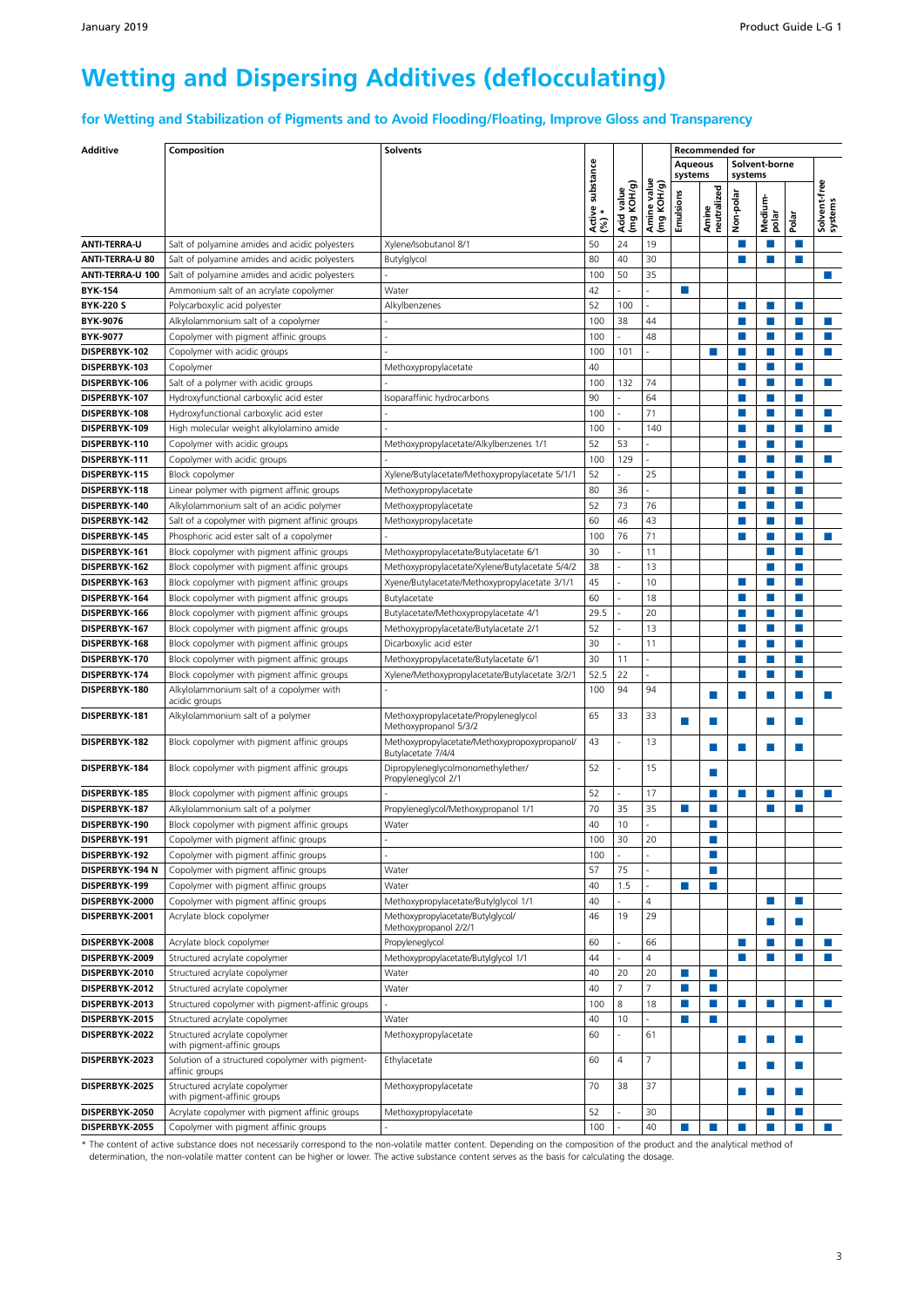### **Wetting and Dispersing Additives (deflocculating)**

**for Wetting and Stabilization of Pigments and to Avoid Flooding/Floating, Improve Gloss and Transparency**

| <b>Additive</b> | Composition                                            | <b>Solvents</b>                                |                           |                              |                                    |                           |                      | <b>Recommended for</b> |                  |                          |                         |
|-----------------|--------------------------------------------------------|------------------------------------------------|---------------------------|------------------------------|------------------------------------|---------------------------|----------------------|------------------------|------------------|--------------------------|-------------------------|
|                 |                                                        |                                                |                           |                              |                                    | <b>Aqueous</b><br>systems |                      | systems                | Solvent-borne    |                          |                         |
|                 |                                                        |                                                | Active substance<br>$(*)$ | KOH/g)<br>value<br>Acid<br>ξ | е value<br>ФІНО<br>Amine<br>⊻<br>g | Emulsions                 | neutralized<br>Amine | Non-polar              | Medium-<br>polar | Polar                    | Solvent-free<br>systems |
| DISPERBYK-2060  | Copolymer with pigment affinic groups                  | Water                                          | 100                       | 5                            |                                    |                           | F.                   |                        |                  |                          |                         |
| DISPERBYK-2061  | Copolymer with pigment affinic groups                  |                                                | 100                       |                              | 3                                  | <b>College</b>            | $\sim$               |                        |                  |                          |                         |
| DISPERBYK-2062  | Copolymer with pigment affinic groups                  |                                                | 100                       | 65                           | 65                                 | m.                        | п                    |                        |                  | ш                        |                         |
| DISPERBYK-2080  | Copolymer with pigment affinic groups                  | Water                                          | 30                        | 26                           | 26                                 | ш                         | <b>CONTRACT</b>      |                        |                  |                          |                         |
| DISPERBYK-2081  | Copolymer with pigment affinic groups                  | Water                                          | 45                        | 4.5                          | 75                                 | П                         | m.                   |                        |                  |                          |                         |
| DISPERBYK-2096  | Polar acidic esters and high molecular weight alcohols |                                                | 100                       | 40                           |                                    | П                         |                      | ш                      |                  |                          |                         |
| DISPERBYK-2117  | Block copolymer with pigment affinic groups            |                                                | 100                       |                              | 24                                 |                           |                      |                        |                  |                          |                         |
| DISPERBYK-2118  | Block copolymer with pigment affinic groups            |                                                | 100                       |                              | 16.5                               |                           |                      |                        |                  |                          |                         |
| DISPERBYK-2150  | Block copolymer with basic groups                      | Methoxypropylacetate                           | 52                        |                              | 57                                 |                           |                      |                        |                  | <b>Contract Contract</b> |                         |
| DISPERBYK-2151  | Higher molecular weight polyester                      | Methoxypropylacetate                           | 80                        |                              |                                    |                           |                      |                        |                  |                          | $\sim$                  |
| DISPERBYK-2152  | Highly branched polyester                              |                                                | 100                       |                              |                                    |                           |                      |                        |                  | a a s                    |                         |
| DISPERBYK-2155  | Block copolymer with pigment affinic groups            |                                                | 100                       |                              | 48                                 |                           |                      |                        |                  |                          |                         |
| DISPERBYK-2157  | Block copolymer with aminic, pigment-affinic<br>groups |                                                | 100                       | <7                           | 35                                 |                           |                      | ш                      |                  |                          |                         |
| DISPERBYK-2158  | Copolymer with pigment affinic groups                  | Dipropylene Glycol Diacrylate                  | 60                        |                              | 13                                 |                           |                      |                        |                  |                          |                         |
| DISPERBYK-2159  | Copolymer with pigment affinic groups                  | Methoxypropylacetate                           | 60                        |                              | 13                                 |                           |                      |                        |                  |                          |                         |
| DISPERBYK-2163  | Block copolymer with pigment affinic groups            | Xylene/Butylacetate/Methoxypropylacetate 3/1/1 | 45                        |                              | 10                                 |                           |                      |                        |                  |                          |                         |
| DISPERBYK-2164  | Block copolymer with pigment affinic groups            | Butylacetate/Methoxypropylacetate 2/3          | 60                        |                              | 14                                 |                           |                      |                        |                  |                          |                         |
| DISPERBYK-2200  | Copolymer with pigment affinic groups                  | - (Pellets)                                    | 100                       |                              |                                    |                           |                      |                        |                  |                          |                         |
| DISPERBYK-2205  | Copolymer with pigment affinic groups                  | - (Pellets)                                    | 100                       | 24                           | 27                                 |                           |                      |                        |                  |                          |                         |

\* The content of active substance does not necessarily correspond to the non-volatile matter content. Depending on the composition of the product and the analytical method of determination, the non-volatile matter content can be higher or lower. The active substance content serves as the basis for calculating the dosage.

### **Wetting and Dispersing Additives (controlled flocculating)**

| <b>Additive</b>    | Composition                                      | <b>Solvents</b>                       | Active    | Acid         | Amine        | <b>Recommended for</b> |                      |               |                       |       |                 |
|--------------------|--------------------------------------------------|---------------------------------------|-----------|--------------|--------------|------------------------|----------------------|---------------|-----------------------|-------|-----------------|
|                    |                                                  |                                       | substance | value        | value        | <b>Aqueous systems</b> |                      |               | Solvent-borne systems |       | Solvent-        |
|                    |                                                  |                                       | $(%) *$   | (mg<br>KOH/q | (mg<br>KOH/q | <b>Emulsions</b>       | Amine<br>neutralized | Non-<br>polar | Medium-<br>polar      | Polar | free<br>systems |
| ANTI-TERRA-203     | Alkylolammonium salt<br>of a polycarboxylic acid | Alkylbenzenes                         | 50        | 51           | 51           |                        |                      |               |                       |       |                 |
| ANTI-TERRA-204     | Polycarboxylic acid salt<br>of polyamine amides  | Methoxypropanol/<br>Alkylbenzenes 3/2 | 52        | 41           | 37           |                        |                      |               |                       |       |                 |
| ANTI-TERRA-250     | Alkylolammonium salt<br>of an acidic polymer     | Water                                 | 70        | 46           | 41           |                        |                      |               |                       |       |                 |
| <b>BYK-P104</b>    | Polycarboxylic acid<br>polymer                   | Xylene/Diisobutylketone<br>9'         | 50        | 180          |              |                        |                      |               |                       |       |                 |
| <b>BYK-P 104 S</b> | Polycarboxylic acid<br>polymer                   | Xylene/Diisobutylketone<br>9/1        | 50        | 150          |              |                        |                      |               |                       |       |                 |

#### **for Wetting and Stabilization of Pigments and to Avoid Settling, Sagging, and Flooding/Floating**

\* The content of active substance does not necessarily correspond to the non-volatile matter content. Depending on the composition of the product and the analytical method of determination, the non-volatile matter content can be higher or lower. The active substance content serves as the basis for calculating the dosage.

### **Pigment Synergists (in powder form)**

#### **to Support Pigmentdispersion**

| Additive                  | Composition                 | Properties                                                                                                                                                        |
|---------------------------|-----------------------------|-------------------------------------------------------------------------------------------------------------------------------------------------------------------|
| <b>BYK-SYNERGIST 2100</b> | Insoluble pigment complex   | For phthalocyanine pigments, organic violet pigments, and carbon black. Use always in combination with high<br>molecular weight wetting and dispersing additives. |
| BYK-SYNERGIST 2105        | l Insoluble piament complex | For organic red, yellow, and orange pigments. Use always in combination with high molecular weight wetting and<br>dispersing additives.                           |

\* The content of active substance does not necessarily correspond to the non-volatile matter content. Depending on the composition of the product and the analytical method of determination, the non-volatile matter content can be higher or lower. The active substance content serves as the basis for calculating the dosage.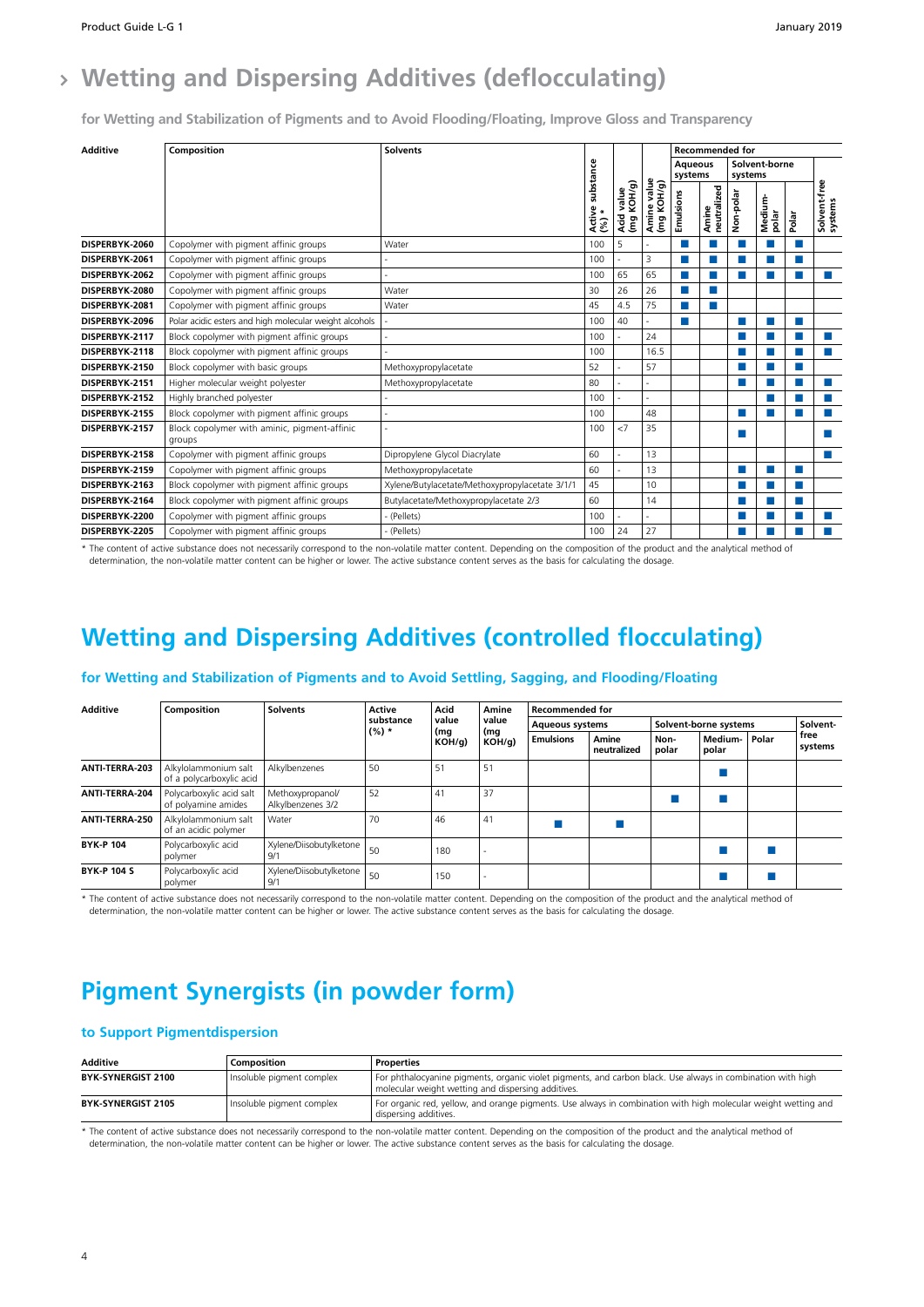## **Silicone Surface Additives**

#### **to Reduce Surface Tension**

| <b>Additive</b>                            | Composition                                                                        | Reactive | Solvents                                                             |                      |                  |                   |                       |          |                           | <b>Recommended for</b>      |               |               |                  |                             |
|--------------------------------------------|------------------------------------------------------------------------------------|----------|----------------------------------------------------------------------|----------------------|------------------|-------------------|-----------------------|----------|---------------------------|-----------------------------|---------------|---------------|------------------|-----------------------------|
|                                            |                                                                                    | group    |                                                                      |                      |                  |                   |                       |          | <b>Aqueous</b><br>systems |                             | systems       | Solvent-borne |                  |                             |
|                                            |                                                                                    |          |                                                                      | Active substance (%) | Surface slip     | Substrate wetting | effect<br>Anti-crater | Leveling | Dispersions               | Amine neutralized           | Non-polar     | Medium-polar  | Polar            | Solvent-free                |
| <b>BYK-300</b>                             | Polyether modified polydimethylsiloxane                                            |          | Xylene/Isobutanol 4/1                                                | 52                   | П                | П                 |                       |          |                           |                             | П             | П             | п                |                             |
| BYK-302                                    | Polyether modified polydimethylsiloxane                                            |          |                                                                      | 100                  | W.               | П                 |                       |          | П                         | П                           | П             | П             | $\sim$           | P.                          |
| <b>BYK-306</b>                             | Polyether modified polydimethylsiloxane                                            |          | Xylene/Monophenylglycol 7/2                                          | 12.5                 | U.               | ×                 | п                     |          |                           |                             |               | П             |                  |                             |
| <b>BYK-307</b>                             | Polyether modified polydimethylsiloxane                                            |          |                                                                      | 100                  | W.               | ■                 | P.                    |          |                           |                             |               | П             | <b>College</b>   | П                           |
| <b>BYK-310</b>                             | Polyester modified polydimethylsiloxane                                            |          | Xylene                                                               | 25                   | $\Box$           | П                 | П                     |          |                           |                             |               | П             | <b>The State</b> |                             |
| <b>BYK-313</b>                             | Polyester modified polydimethylsiloxane                                            |          | Methoxypropylacetate                                                 | 15                   | P.               |                   | ш                     |          |                           |                             |               | П             | P.               |                             |
| <b>BYK-315N</b>                            | Polyester modified polymethylalkylsiloxane                                         |          | Methoxypropylacetate/<br>Phenoxyethanol 1/1                          | 25                   |                  |                   |                       | ▅        |                           |                             |               | П             | ш                |                             |
| <b>BYK-320</b>                             | Polyether modified polymethylalkylsiloxane                                         |          | White spirit/Methoxypropylacetate<br>9/1                             | 52                   |                  |                   |                       | п        |                           |                             |               | П             | m.               |                             |
| <b>BYK-322</b>                             | Aralkyl modified polymethylalkylsiloxane                                           |          | $\overline{a}$                                                       | 100                  |                  |                   |                       | ш        |                           |                             | П             | П             | <b>The State</b> | P.                          |
| <b>BYK-323</b>                             | Aralkyl modified polymethylalkylsiloxane                                           |          |                                                                      | 100                  |                  |                   |                       |          |                           |                             |               | П             | <b>College</b>   | P.                          |
| <b>BYK-325N</b>                            | Polyether modified polymethylalkylsiloxane                                         |          | PMA/Monophenylglycol 1/1                                             | 52                   |                  |                   |                       | ▅        |                           |                             | п             | ш             | $\sim$           |                             |
| <b>BYK-326</b>                             | Polyether modified polydimethylsiloxane                                            |          |                                                                      | 100                  |                  |                   |                       | ٠        | П                         | п                           | H.            | П             | П                |                             |
| <b>BYK-327</b>                             | Polyether modified polydimethylsiloxane                                            |          |                                                                      | 100                  |                  |                   |                       |          | П                         | $\Box$                      |               | П             | <b>College</b>   | $\mathcal{C}^{\mathcal{A}}$ |
| <b>BYK-330</b>                             | Polyether modified polydimethylsiloxane                                            |          | Methoxypropylacetate                                                 | 51                   | W.               | П                 | ш                     | П        | П                         | P.                          | П             | П             | $\sim$           | P.                          |
| <b>BYK-331</b>                             | Polyether modified polydimethylsiloxane                                            |          |                                                                      | 100                  | L.               | m,                |                       |          |                           |                             |               | П             |                  | ш                           |
| <b>BYK-332</b>                             | Polyether modified polydimethylsiloxane                                            |          |                                                                      | 100                  | <b>The State</b> | П                 |                       | ▉        | П                         | P.                          | П             | П             | <b>The State</b> | $\mathcal{C}^{\mathcal{A}}$ |
| <b>BYK-333</b>                             | Polyether modified polydimethylsiloxane                                            |          |                                                                      | 100                  | W.               | ×                 | $\sim$                |          | П                         | P.                          | П             | П             | P.               | $\mathcal{C}^{\mathcal{A}}$ |
| <b>BYK-342</b>                             | Polyether modified polydimethylsiloxane                                            |          | Dipropyleneglycol monomethylether                                    | 52                   | P.               |                   | P.                    |          | п                         | $\mathcal{C}^{\mathcal{A}}$ |               |               |                  | r.                          |
| <b>BYK-345</b>                             | Silicone surfactant                                                                |          |                                                                      | 100                  |                  | ■                 |                       | П        | П                         | P.                          |               |               |                  |                             |
| <b>BYK-346</b>                             | Silicone surfactant                                                                |          | Dipropyleneglycol monomethylether                                    | 52                   |                  | П                 |                       |          | П                         | $\mathcal{C}^{\mathcal{A}}$ |               |               |                  |                             |
| <b>BYK-347</b>                             | Silicone surfactant                                                                |          |                                                                      | 100                  |                  | r.                |                       |          | П                         | P.                          |               |               |                  |                             |
| <b>BYK-348</b>                             | Silicone surfactant                                                                |          |                                                                      | 100                  |                  | П                 |                       | ٠        | П                         | F.                          |               |               |                  |                             |
| <b>BYK-349</b>                             | Silicone surfactant                                                                |          |                                                                      | 100                  |                  | П                 |                       |          | П                         | P.                          |               |               |                  |                             |
| <b>BYK-370</b>                             | Polyestermodified polydimethylsiloxane                                             | OН       | Xylene/Alkylbenzenes/<br>Cyclohexanone/Monophenylglycol<br>75/11/7/7 | 25                   | H.               |                   |                       | п        |                           |                             |               |               |                  |                             |
| <b>BYK-375</b>                             | Polyether-polyester-modified<br>polydimethylsiloxane                               | OH       | Dipropyleneglycol monomethylether                                    | 25                   |                  |                   |                       | п        | П                         | П                           |               |               |                  |                             |
| <b>BYK-377</b>                             | Polyether modified polydimethylsiloxane                                            | OH       |                                                                      | 100                  | ▅                | П                 |                       |          |                           |                             |               | П             |                  | P.                          |
| <b>BYK-378</b>                             | Polyether modified polydimethylsiloxane                                            |          |                                                                      | 100                  | ш                | H.                |                       |          | ш                         | п                           | n.            | m.            | n.               | F.                          |
| BYK-3450                                   | Polyether modified siloxane<br>Polyether modified siloxane                         |          |                                                                      | 100<br>100           |                  |                   | ш                     | ▅        | n.                        | П                           |               |               |                  |                             |
| BYK-3451                                   |                                                                                    |          |                                                                      |                      |                  |                   | ш                     | ٠<br>٠   | П<br>П                    | n.<br>P.                    |               |               |                  | п                           |
| BYK-3455<br>BYK-3456                       | Polyether modified polydimethylsiloxane<br>Polyether modified polydimethylsiloxane |          |                                                                      | 100<br>100           |                  | П<br>П            |                       |          | П                         | П                           |               |               |                  | П                           |
| BYK-3550                                   | Polysiloxane modified polyacrylate                                                 |          | Methoxypropylacetate                                                 | 52                   |                  | r.                | P.                    |          |                           |                             | ×             | П             |                  |                             |
| BYK-3760                                   | Polyether modified polydimethylsiloxane                                            |          |                                                                      | 100                  |                  | ш                 | ш                     |          | П                         | ш                           | ш             | ш             |                  | n.                          |
| BYK-3565*                                  | Polyethermacromer and siliconemacromer                                             |          |                                                                      | 100                  |                  |                   |                       |          |                           |                             |               |               |                  |                             |
| BYK-3566*                                  | modified polyacrylate<br>Polyethermacromer and siliconemacromer                    |          |                                                                      | 100                  |                  |                   |                       | П        | P.                        | P.                          | <b>COL</b>    | m.            | ш                | $\mathcal{C}^{\mathcal{A}}$ |
|                                            | modified polyacrylate                                                              | OH       |                                                                      | 25                   |                  | П                 | ш                     | П        | П                         | $\mathcal{L}_{\mathcal{A}}$ | <b>Talent</b> | $\Box$        | ш                | $\mathbb{R}^n$              |
| BYK-SILCLEAN 3700**<br>BYK-SILCLEAN 3701** | Silicone modified polyacrylate<br>Epoxyfunctional polydimethylsiloxane             | Epoxy    | Methoxypropylacetate                                                 | 100                  |                  |                   |                       |          |                           |                             | ш             | $\Box$        | ш                |                             |
| BYK-SILCLEAN 3720**                        | Polyether modified polydimethylsiloxane                                            | OH       | Methoxypropanol                                                      | 25                   |                  |                   |                       |          |                           | P.                          | п             | m.            | $\Box$           | ×                           |
|                                            |                                                                                    |          |                                                                      |                      |                  |                   |                       |          |                           |                             |               |               |                  |                             |
| <b>BYK-UV 3510</b>                         | Polyether modified polydimethylsiloxane                                            |          | ä,                                                                   | 100                  | P.               | П                 |                       | H        |                           |                             | П             | ×             | W.               | $\mathcal{L}_{\mathcal{A}}$ |

\*Increases the surface energy \*\*Easy-to-clean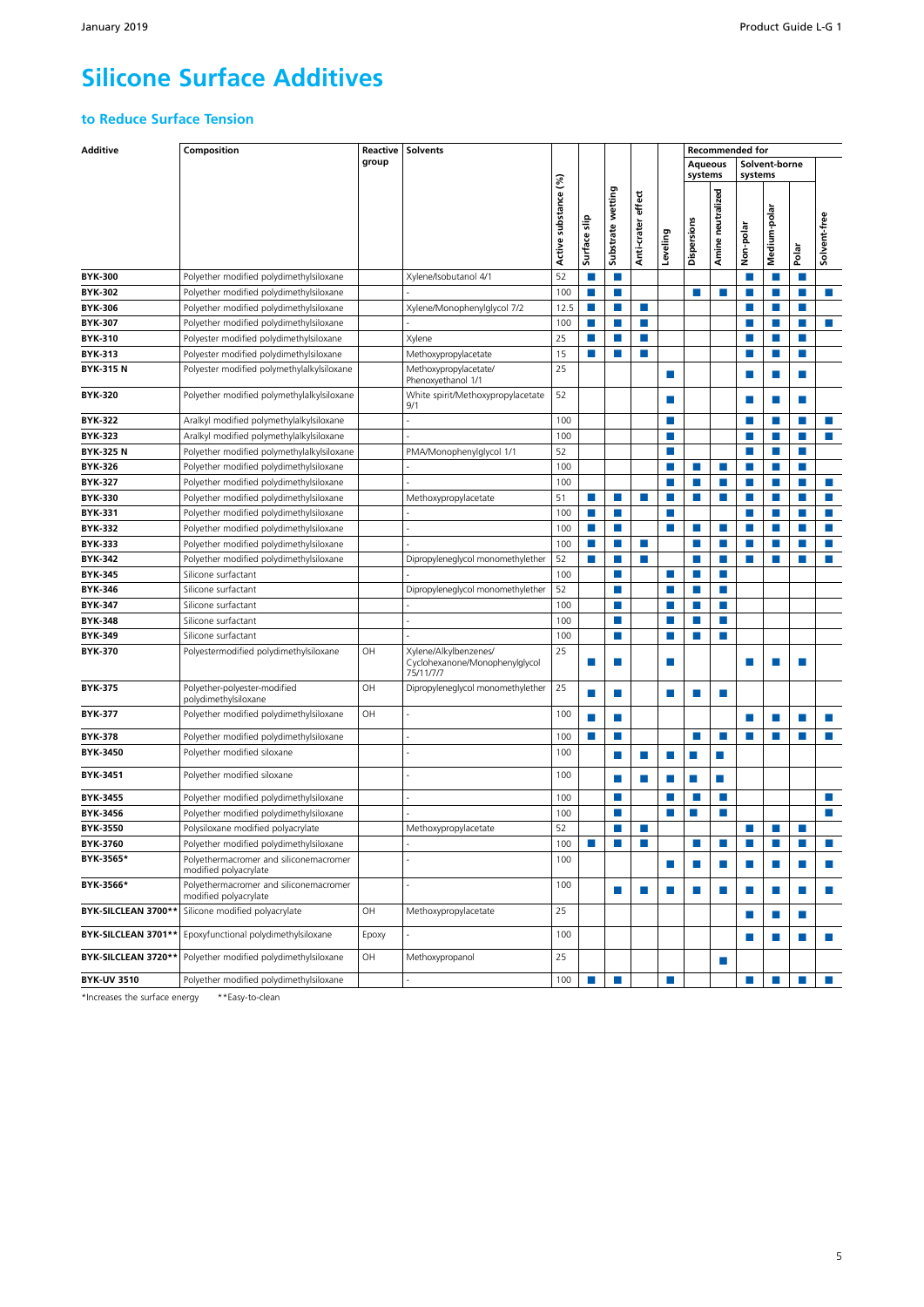## **Crosslinkable Surface Additives (Acrylic-functional)**

| <b>Additive</b>    | Composition                                       | Reactive     | Active           | <b>Recommended for</b> |                              |                             | <b>Properties</b>               |
|--------------------|---------------------------------------------------|--------------|------------------|------------------------|------------------------------|-----------------------------|---------------------------------|
|                    |                                                   | diluent      | substance<br>(%) |                        | Solvent-<br>borne<br>systems | Solvent-<br>free<br>systems |                                 |
| <b>BYK-UV 3500</b> | Polyethermodified<br>polydimethylsiloxane         |              | 100              |                        |                              |                             | High surface slip               |
| <b>BYK-UV 3505</b> | Modified polydimethylsiloxane                     | <b>TPGDA</b> | 40               |                        |                              |                             | High surface slip               |
| <b>BYK-UV 3530</b> | Polyethermodified,<br>acrylic-functional siloxane |              | 100              |                        |                              |                             | Low surface slip, Leveling      |
| <b>BYK-UV 3535</b> | Modified polyether                                |              | 100              |                        |                              |                             | Anti-slip effect, silicone-free |
| <b>BYK-UV 3570</b> | Polyestermodified<br>polydimethylsiloxane         | PONPGDA      | 70               |                        |                              |                             | Medium surface slip             |
| <b>BYK-UV 3575</b> | Modified polydimethylsiloxane                     | <b>TPGDA</b> | 40               |                        |                              |                             | Medium surface slip, Leveling   |
| <b>BYK-UV 3576</b> | Modified polydimethylsiloxane                     | <b>TPGDA</b> | 40               |                        |                              |                             | Low surface slip, Leveling      |

TPGDA = Tripropyleneglycoldiacrylate PONPGDA = Propoxylated Neopentylglycoldiacrylate

### **Surface Additives, silicone-free**

| <b>Additive</b>   | Composition                                                      | <b>Solvents</b>                                         |                      |            |                           |              |                                          |                 | <b>Recommended for</b>   |                         |                                                     |                                                     |
|-------------------|------------------------------------------------------------------|---------------------------------------------------------|----------------------|------------|---------------------------|--------------|------------------------------------------|-----------------|--------------------------|-------------------------|-----------------------------------------------------|-----------------------------------------------------|
|                   |                                                                  |                                                         | Active substance (%) | Leveling   | Air release,<br>defoaming | Anti-popping | Substrate wetting,<br>anti-crater effect | Aqueous systems | Solvent-borne<br>systems | Solvent-free<br>systems | powder coatings<br><b>Masterbatch</b><br>resins for | <b>Remarks</b>                                      |
| <b>BYK-350</b>    | Polyacrylate                                                     |                                                         | 100                  | П          |                           |              |                                          |                 | ш                        | П                       |                                                     |                                                     |
| <b>BYK-352</b>    | Polyacrylate                                                     | Methoxypropanol                                         | 80                   | п          | <b>COL</b>                |              |                                          |                 | <b>COL</b>               | H.                      |                                                     |                                                     |
| <b>BYK-354</b>    | Polyacrylate                                                     | Solvent Naphtha/<br>Diisobutylketone 9/1                | 51                   | m.         | <b>College</b>            |              |                                          |                 | <b>The State</b>         |                         |                                                     |                                                     |
| <b>BYK-355</b>    | Polyacrylate                                                     | Methoxypropylacetate                                    | 52                   | п          |                           |              |                                          |                 | <b>In</b>                | <b>In</b>               |                                                     |                                                     |
| <b>BYK-356</b>    | Polyacrylate                                                     |                                                         | 100                  | m.         |                           |              |                                          |                 | <b>COL</b>               | ×                       | H.                                                  |                                                     |
| <b>BYK-358 N</b>  | Polyacrylate                                                     | Alkylbenzenes                                           | 52                   | ×          |                           |              |                                          |                 | <b>College</b>           |                         |                                                     |                                                     |
| <b>BYK-359</b>    | Polyacrylate                                                     | $\overline{a}$                                          | 100                  | <b>COL</b> |                           |              |                                          |                 | <b>COL</b>               | ш                       | <b>College</b>                                      |                                                     |
| <b>BYK-361 N</b>  | Polyacrylate                                                     | $\overline{a}$                                          | 100                  | m.         |                           |              |                                          |                 | T.                       | ш                       | m.                                                  | Solvent-free version of<br>BYK-358 N                |
| <b>BYK-381</b>    | Polyacrylate, ionic                                              | Dipropyleneglycol-<br>monomethylether                   | 52                   | п          |                           |              |                                          | П               |                          | m.                      |                                                     | Solvent-free UV printing<br>inks                    |
| <b>BYK-390</b>    | Polyacrylate                                                     | Xylene                                                  | 50                   |            | <b>The State</b>          | п            |                                          |                 | <b>The State</b>         |                         |                                                     |                                                     |
| <b>BYK-392</b>    | Polyacrylate                                                     | Methoxypropylacetate                                    | 52                   | п          | <b>COL</b>                | п            |                                          |                 | <b>The State</b>         |                         |                                                     |                                                     |
| <b>BYK-394</b>    | Polyacrylate                                                     | Dipropyleneglycol-<br>monomethylether                   | 80                   | ш          |                           |              |                                          |                 | <b>COL</b>               | <b>In</b>               |                                                     | Reduced foil adhesion                               |
| <b>BYK-399</b>    | Surface active polymer                                           |                                                         | 100                  | ×          | п                         |              | ×                                        |                 | <b>COL</b>               | П                       |                                                     |                                                     |
| BYK-3410          | Compound of surface-<br>active substances                        |                                                         | 100                  | п          |                           |              | m.                                       | H               |                          |                         |                                                     |                                                     |
| BYK-3440          | Polyacrylate                                                     | Dipropyleneglycol-<br>monomethylether                   | 10                   | п          |                           |              | m.                                       | ×               | <b>COL</b>               | П                       |                                                     |                                                     |
| BYK-3441          | Polyacrylate                                                     | Dipropyleneglycol-<br>monomethylether                   | 52                   | п          |                           |              |                                          | <b>In</b>       |                          | <b>In</b>               |                                                     |                                                     |
| BYK-3560          | Polyether macromer-<br>modified polyacrylate                     |                                                         | 100                  | п          |                           |              |                                          | H.              | <b>COL</b>               | <b>In</b>               |                                                     | Increases surface energy<br>of the cured paint film |
| BYK-DYNWET 800 N  | Alcohol alkoxylates                                              |                                                         | 100                  | ×          |                           |              | <b>The State</b>                         | ш               |                          |                         |                                                     |                                                     |
| <b>BYKETOL-AQ</b> | Surface active low<br>molecular weight<br>polymers               | Methoxypropanol                                         | 100                  | п          | ш                         | ▅            | ш                                        | ш               |                          |                         |                                                     |                                                     |
| <b>BYKETOL-OK</b> | Combination of high-<br>boiling aromatics,<br>ketones and esters | Alkylbenzenes/<br>Diisobutylketone/<br>Dipentene 14/5/1 | 100                  | п          | ш                         |              | ш                                        |                 | ш                        |                         |                                                     |                                                     |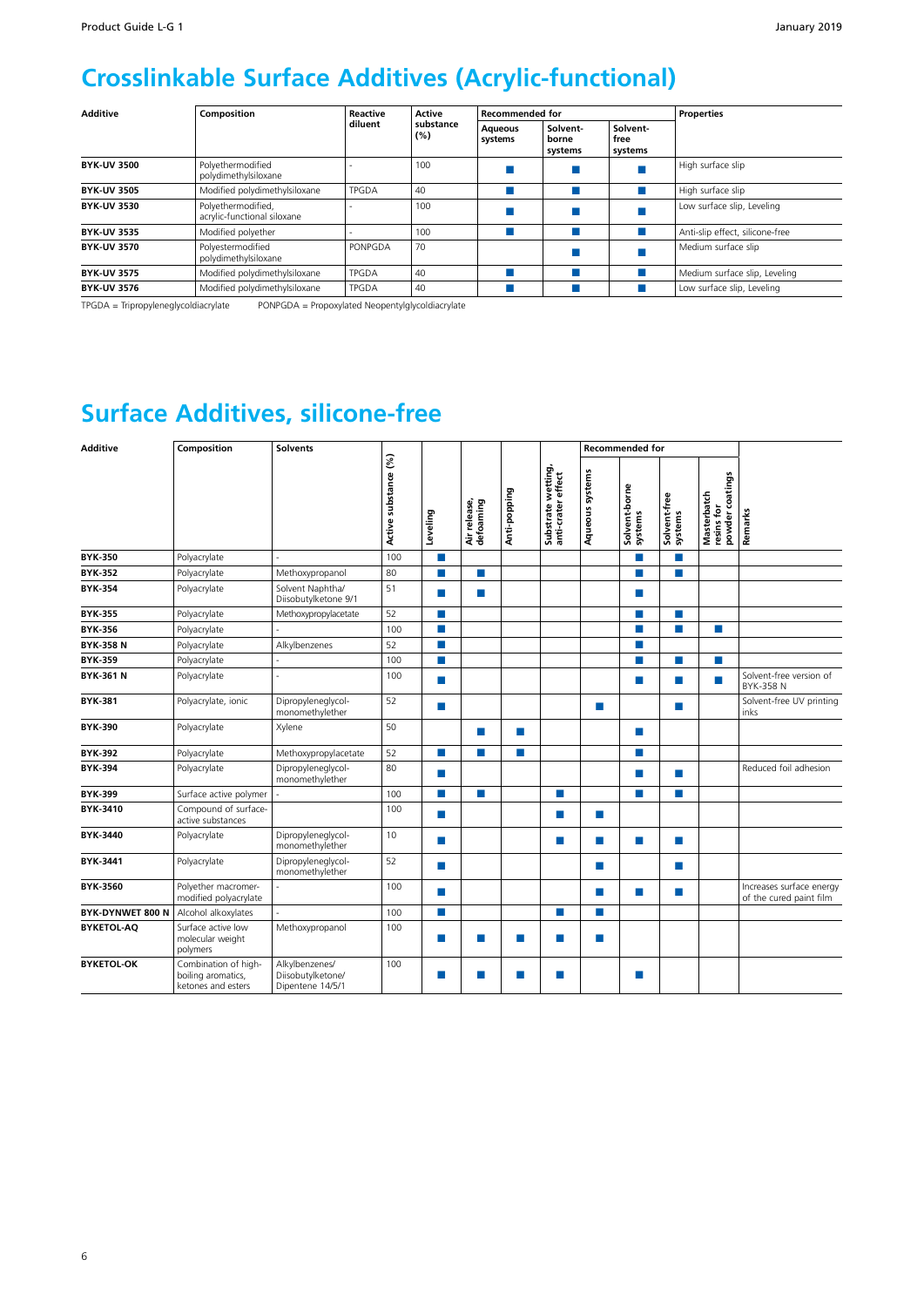## **Surface Additives, silicone-free**

| <b>Additive</b>   | Composition                                        | <b>Solvents</b> |                                                |            |                           |                  |                                                |                    | Recommended for          |                             |                                                                    |                                                         |
|-------------------|----------------------------------------------------|-----------------|------------------------------------------------|------------|---------------------------|------------------|------------------------------------------------|--------------------|--------------------------|-----------------------------|--------------------------------------------------------------------|---------------------------------------------------------|
|                   |                                                    |                 | (%)<br>ප<br>ubstan<br><b>VI</b><br>ω<br>ŧ<br>⋖ | eling<br>ڡ | Air release,<br>defoaming | nti-popping<br>∢ | vetting,<br>effect<br>Substrate<br>anti-crater | systems<br>Aqueous | Solvent-borne<br>systems | Solvent-free<br>Ë<br>syster | atings<br><b>Masterbatch</b><br>resins for<br>ó<br>ū<br>ិ<br>powde | arks<br><b>Rema</b>                                     |
| <b>BYKETOL-PC</b> | Composition of a<br>modified urea                  | Water           | 90                                             |            |                           |                  |                                                |                    |                          |                             |                                                                    | Delays the drying of<br>aqueous pigment<br>concentrates |
| <b>BYKETOL-WA</b> | Surface active low<br>molecular weight<br>polymers | Butylglycol     | 100                                            |            |                           |                  |                                                |                    |                          |                             |                                                                    |                                                         |

## **Acrylate Leveling Additives, in powder form**

| <b>Additive</b>   | Composition                               | Residue<br>after<br>calcining<br>(%) | Acrylate<br>content<br>(%) | Levelina | Anti-crater<br>effect | Pigment<br>wettina | Recommended<br>for powder<br>coatings | Remarks                                                            |
|-------------------|-------------------------------------------|--------------------------------------|----------------------------|----------|-----------------------|--------------------|---------------------------------------|--------------------------------------------------------------------|
| <b>BYK-360 P</b>  | Polyacrylate, adsorbed on silicon dioxide | 39                                   | 57                         |          |                       |                    |                                       |                                                                    |
| <b>BYK-364 P</b>  | Polyacrylate, adsorbed on silicon dioxide | 37                                   | 60                         |          |                       |                    |                                       | OH reactive                                                        |
| <b>BYK-366 P</b>  | Polyacrylate, adsorbed on silicon dioxide | 34                                   | 63                         |          |                       |                    |                                       |                                                                    |
| <b>BYK-368 P</b>  | Polyacrylate, adsorbed on silicon dioxide | 34                                   | 63                         |          |                       |                    |                                       |                                                                    |
| <b>BYK-3900 P</b> | Polyacrylate, adsorbed on silicon dioxide | 34                                   | 63                         |          |                       |                    |                                       | Enhanced acceptance of impurities                                  |
| <b>BYK-3902 P</b> | Polyacrylate, adsorbed on silicon dioxide | 32                                   | 63                         |          |                       |                    |                                       | For thin layer powder coatings                                     |
| BYK-3931 P        | Polyacrylate, adsorbed on silicon dioxide | 34                                   | 63                         |          |                       |                    |                                       | Synergist; used in combination with<br>standard leveling additives |
| BYK-3932 P        | Polymer, adsorbed on silicon dioxide      | 32                                   | 63                         |          |                       |                    |                                       | High surface slip                                                  |
| BYK-3933 P        | Polyacrylate, adsorbed on silicon dioxide | 32                                   | 63                         |          |                       |                    |                                       | High transparency, increases surface tension                       |

## **Nano Surface Additives**

#### **for Improved Scratch Resistance**

| <b>Additive</b> | Composition                                                         | Particle       | Carrier                                      | Partic-                       | <b>Recommended for</b> |                  |                         |                   | <b>Application areas</b>                                                          |  |  |
|-----------------|---------------------------------------------------------------------|----------------|----------------------------------------------|-------------------------------|------------------------|------------------|-------------------------|-------------------|-----------------------------------------------------------------------------------|--|--|
|                 |                                                                     | content<br>(%) |                                              | le size<br><b>D50</b><br>(nm) | UV systems             |                  | Conventional<br>systems |                   |                                                                                   |  |  |
|                 |                                                                     |                |                                              |                               | <b>Aqueous</b>         | Solvent-<br>free | <b>Aqueous</b>          | Solvent-<br>borne |                                                                                   |  |  |
| NANOBYK-3601*   | Aluminum oxide nanoparticles                                        | 30             | <b>TPGDA</b>                                 | 40                            |                        |                  |                         |                   | Parquet/furniture and industrial<br>coatings                                      |  |  |
| NANOBYK-3603    | Aluminum oxide nanoparticles                                        | 40             | Water                                        | 25                            |                        |                  |                         |                   | Wood and furniture coatings,<br>industrial, architectural coatings                |  |  |
| NANOBYK-3605    | Silica nanoparticles,<br>surface-modified                           | 50             | <b>HDDA</b>                                  | 20                            |                        |                  |                         |                   | Parquet/furniture and industrial<br>coatings                                      |  |  |
| NANOBYK-3610    | Aluminum oxide nanoparticles,<br>surface-modified with polysiloxane | 30             | Methoxypropylacetate                         | 20                            |                        |                  |                         |                   | Wood and furniture coatings,<br>industrial coatings, plastic coatings             |  |  |
| NANOBYK-3620    | Silica nanoparticles,<br>surface-modified                           | 30             | Water                                        | < 100                         |                        |                  |                         |                   | Wood and furniture coatings,<br>industrial, architectural coatings                |  |  |
| NANOBYK-3650    | Silica nanoparticles, surface-<br>modified with polysiloxane        | 25             | Methoxypropylacetate/<br>Methoxypropanol 6/1 | 20                            |                        |                  |                         |                   | Wood and furniture coatings, industrial<br>coatings, automotive refinish coatings |  |  |
| NANOBYK-3652    | Silica nanoparticles, surface-<br>modified with polysiloxane        | 25             | Methoxypropylacetate/<br>Methoxypropanol 6/1 | 20                            |                        |                  |                         |                   | Wood and furniture coatings,<br>industrial coatings, automotive coatings          |  |  |

\*For enhanced effectivity the combination with standard silicone surface additives is recommended. TPGDA = Tripropyleneglycoldiacrylate HDDA = Hexanedioldiacrylate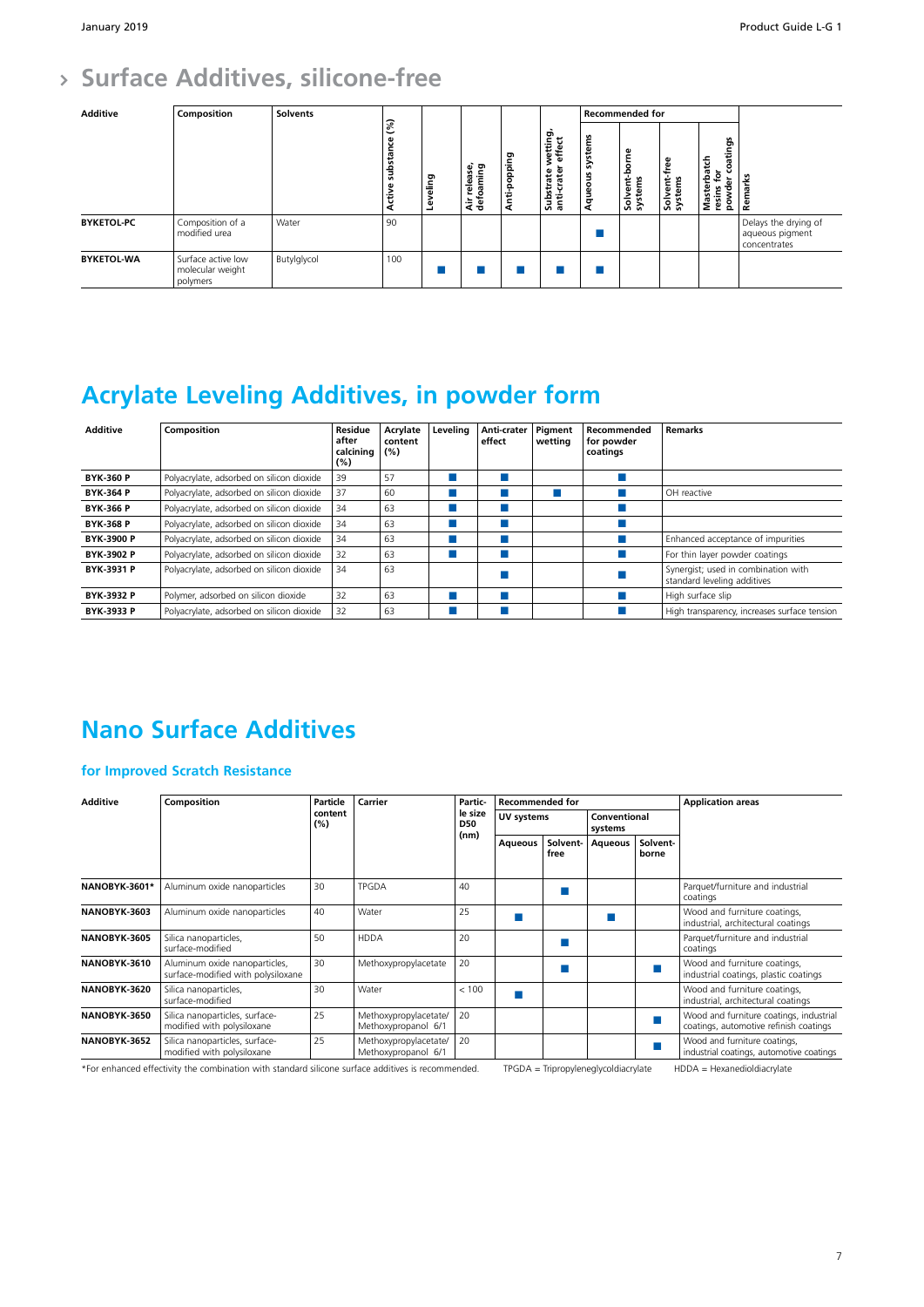### **Silicone Defoamers**

| <b>Additive</b>  | Composition  |                             |          |                                                 |                             | <b>Recommended for</b> |                             |                |                             |                      | <b>Properties/Application areas</b>                                      |
|------------------|--------------|-----------------------------|----------|-------------------------------------------------|-----------------------------|------------------------|-----------------------------|----------------|-----------------------------|----------------------|--------------------------------------------------------------------------|
|                  |              |                             |          | Solvents/Carrier                                | <b>Aqueous</b><br>systems   |                        |                             |                | Solvent-borne systems       |                      |                                                                          |
|                  | Polysiloxane | Hydrophobic<br>particles    | Polymers |                                                 | Emulsions                   | Amine<br>neutralized   | Non-polar                   | Medium-polar   | Polar                       | Solvent-free systems |                                                                          |
| <b>BYK-017</b>   | H.           | $\mathcal{C}^{\mathcal{A}}$ |          |                                                 | P.                          | P.                     |                             |                |                             |                      | Millbase defoamer for glycol pastes and aqueous pigment<br>concentrates  |
| <b>BYK-018</b>   | m.           | ×                           |          | Polyglycol                                      | F.                          | m.                     |                             |                |                             |                      | PVC 18-25, highly effective against micro foam                           |
| <b>BYK-019</b>   | П            |                             |          | Dipropyleneglycolmono-<br>methylether           | п                           |                        |                             |                |                             |                      | For PU and PU/acrylate systems                                           |
| BYK-021          | ш            | m.                          |          | Polyglycol                                      | P.                          |                        |                             |                |                             |                      | PVC 18-25, also for airless application                                  |
| <b>BYK-022</b>   | П            | F.                          |          | Polyglycol                                      | П                           | P.                     |                             |                |                             |                      | PVC 18-25, highly effective against micro foam                           |
| <b>BYK-023</b>   | П            | m.                          |          | Water                                           | П                           | H.                     |                             |                |                             |                      | PVC 30-50                                                                |
| <b>BYK-024</b>   | п            | P.                          |          | Polyglycol                                      | г                           | П                      |                             |                |                             |                      | <b>PVC 0-25</b>                                                          |
| <b>BYK-025</b>   | П            |                             |          | Dipropyleneglycolmono-<br>methylether           |                             | <b>The State</b>       |                             |                |                             |                      | Very easy incorporation (specifically for curtain coaters)               |
| <b>BYK-028</b>   | П            | $\mathcal{C}^{\mathcal{A}}$ |          | Polyglycol                                      |                             | H                      |                             |                |                             |                      | Standard silicone defoamer for aqueous systems                           |
| <b>BYK-044</b>   | п            | <b>In</b>                   |          | Water                                           | П                           | П                      |                             |                |                             |                      | Millbase defoamer for glycol pastes and aqueous pigment<br>concentrates  |
| <b>BYK-065</b>   | П            |                             |          | Cyclohexanone                                   |                             |                        | P.                          | П              | m.                          |                      |                                                                          |
| <b>BYK-066 N</b> | п            |                             |          | Diisobutylketone                                |                             |                        | m.                          | П              | П                           |                      | Standard silicone defoamer for solvent-borne systems                     |
| <b>BYK-067 A</b> | <b>COL</b>   |                             |          | Propylene glycol                                |                             |                        | P.                          | m.             | $\sim$                      | П                    | Solvent-free version of BYK-066 N                                        |
| BYK-072          | <b>COL</b>   |                             |          | Xylene/Butanol/<br>Methylisobutylketone 2/1/1   |                             |                        |                             | H              | P.                          |                      |                                                                          |
| <b>BYK-077</b>   | ×            |                             |          | Alkylbenzenes                                   |                             |                        |                             | <b>In the </b> | m.                          |                      |                                                                          |
| <b>BYK-081</b>   | п            |                             |          | Propylene glycol                                |                             | ш                      | п                           | П              | P.                          |                      |                                                                          |
| <b>BYK-085</b>   | П            |                             |          |                                                 |                             |                        |                             | П              | P.                          |                      |                                                                          |
| <b>BYK-088</b>   | П            |                             | H.       | Isoparaffin                                     |                             |                        | m.                          | П              | F.                          |                      | Compliant with FDA § 175.300                                             |
| <b>BYK-093</b>   | П            | D                           |          | Polyglycol                                      | П                           | ш                      |                             |                |                             |                      | Excellent effectivity and broad compatibility                            |
| <b>BYK-094</b>   | П            | P.                          |          | Polyglycol                                      |                             | m,                     |                             |                |                             |                      |                                                                          |
| <b>BYK-141</b>   | П            |                             |          | Alkylbenzenes/Isobutanol 11/2                   |                             |                        |                             | п              | П                           |                      |                                                                          |
| <b>BYK-1610</b>  | п            | <b>College</b>              |          | Water                                           | П                           |                        |                             |                |                             |                      | Emulsion paints with medium PVC, also emulsion plasters                  |
| BYK-1611         | П            | P.                          |          | Water                                           | m.                          | P.                     |                             |                |                             |                      | PVK 35-70                                                                |
| BYK-1615         | H.           | $\mathcal{C}^{\mathcal{A}}$ |          | Water                                           | П                           |                        |                             |                |                             |                      | Highly filled emulsion paints                                            |
| BYK-1617         | П            | F.                          |          | Water                                           | П                           | ш                      |                             |                |                             |                      | PVK 60-85                                                                |
| BYK-1650         | П            | m.                          |          | Water                                           | П                           |                        |                             |                |                             |                      | PVK 18-35                                                                |
| BYK-1719         | П            | m.                          |          |                                                 | п                           | П                      |                             |                |                             |                      | Glycol-free and VOC-free                                                 |
| BYK-1723         | П            | P.                          |          | Water                                           | г                           | П                      |                             |                |                             |                      | PVK 60-85                                                                |
| BYK-1724         | H.           | F.                          |          | Water                                           | П                           | P.                     |                             |                |                             |                      | <b>PVK 0-25</b>                                                          |
| BYK-1730         | П            | F.                          |          | Polyglycol                                      | п                           | H.                     |                             |                |                             |                      |                                                                          |
| <b>BYK-1770</b>  | п            |                             |          |                                                 |                             | П                      |                             |                |                             |                      | Airless/airmix                                                           |
| BYK-1780         | П            | <b>In</b>                   |          | ÷                                               | П                           | P.                     |                             |                |                             |                      | Airless/airmix                                                           |
| BYK-1781         | г            | m.                          |          |                                                 | П                           | П                      |                             |                |                             |                      | Airless/airmix                                                           |
| <b>BYK-1785</b>  | П            | ×                           |          | Water                                           |                             | П                      |                             |                |                             |                      | Airless/airmix, PVC 18-25                                                |
| BYK-1786         | П            | m.                          |          | Water                                           |                             | ш                      |                             |                |                             |                      | Airless/airmix                                                           |
| BYK-1795         |              |                             | П        |                                                 |                             |                        | $\mathbb{R}^n$              | <u>ri</u>      | F.                          | M.                   | Floor coatings, coil coatings, general industrial coatings               |
| BYK-1796         | H.           | P.                          |          |                                                 |                             |                        | $\mathcal{C}^{\mathcal{A}}$ | F.             | F.                          | m,                   | Especially recommended for floor coatings                                |
| BYK-1797         | m.           | ×                           |          |                                                 |                             |                        |                             | П              | ×                           | п                    | Specifically for solvent-free, radiation-curing printing inks<br>and OPV |
| <b>BYK-1798</b>  | П            |                             |          | Butylglycol/Ethylhexanol/<br>White spirit 6/2/1 | $\mathcal{L}_{\mathcal{A}}$ | П                      |                             |                |                             |                      |                                                                          |
| BYK-1799         | П            | $\mathbb{R}^n$              |          |                                                 |                             |                        |                             | $\Box$         | $\mathcal{L}_{\mathcal{A}}$ | <b>Talent</b>        | Specifically for solvent-free radiation<br>curing systems; VOC-free      |
| <b>BYK-A 530</b> | П            |                             | П        | Mixture of hydrocarbons                         |                             |                        | $\mathcal{C}^{\mathcal{A}}$ | П              | П                           | <b>COL</b>           | Specifically for epoxy systems                                           |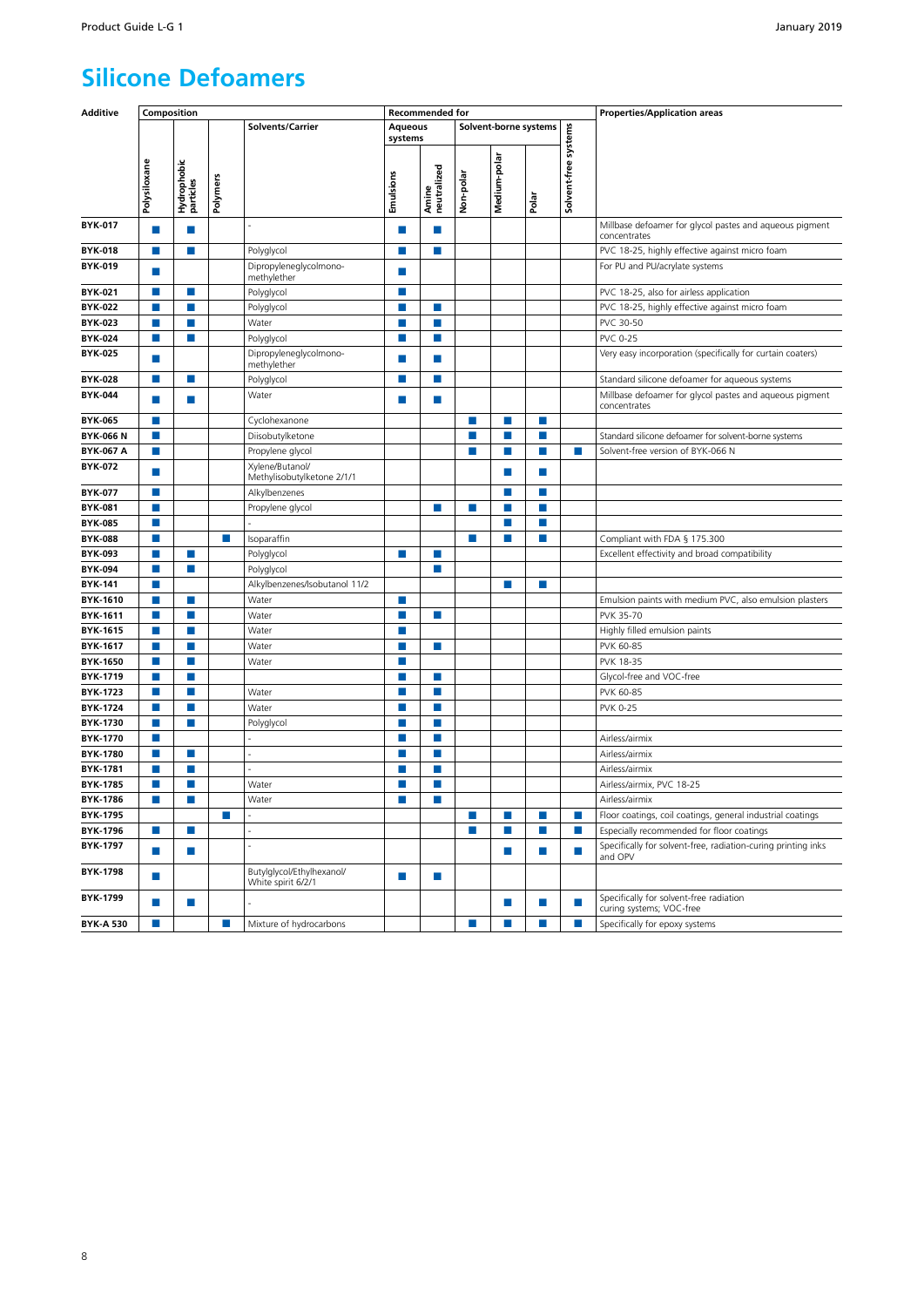## **Polymer Defoamers (silicone-free)**

| <b>Additive</b>  | Composition         |               |                                             | <b>Recommended for</b> |                           |                  |                       |                  |                 | <b>Properties/Application areas</b>                                                                        |  |
|------------------|---------------------|---------------|---------------------------------------------|------------------------|---------------------------|------------------|-----------------------|------------------|-----------------|------------------------------------------------------------------------------------------------------------|--|
|                  | Hydro-              | Polymers      | <b>Solvents</b>                             | <b>Aqueous systems</b> |                           |                  | Solvent-borne systems |                  | Solvent-        |                                                                                                            |  |
|                  | phobic<br>particles |               |                                             | <b>Emulsions</b>       | Amine<br>neutra-<br>lized | Non-<br>polar    | Medium-<br>polar      | Polar            | free<br>systems |                                                                                                            |  |
| <b>BYK-011</b>   | <b>College</b>      | $\mathcal{C}$ | Hydrocarbons/Ethylhexanol<br>21/1           |                        | ×                         |                  |                       |                  |                 | Especially effective in aqueous two-pack<br>PU systems                                                     |  |
| <b>BYK-012</b>   | <b>COL</b>          | п             |                                             | m.                     |                           |                  |                       |                  |                 | Emulsion paints and plasters<br>with a PVC of 30-85                                                        |  |
| <b>BYK-014</b>   | m.                  | $\sim$        |                                             | $\sim$                 |                           |                  |                       |                  |                 | Emulsion paints and plasters<br>with a PVC of 30-85                                                        |  |
| <b>BYK-015</b>   | m.                  | п             |                                             | m.                     | <b>The</b>                |                  |                       |                  |                 | Anti-popping effect                                                                                        |  |
| <b>BYK-016</b>   | P.                  | m.            |                                             | $\mathcal{C}$          | ×                         |                  |                       |                  |                 | FDA §175.300                                                                                               |  |
| <b>BYK-051 N</b> |                     | m.            | White spirits                               |                        |                           |                  | <b>COL</b>            | <b>College</b>   |                 | Better compatibility than BYK-052,<br>reduced effectivity                                                  |  |
| <b>BYK-052N</b>  |                     | m.            | White spirits                               |                        |                           | <b>The State</b> | П                     | ш                |                 | Standard defoamer for industrial and<br>architectural coatings                                             |  |
| <b>BYK-054</b>   |                     | $\sim$        | Isoparaffin                                 |                        |                           |                  |                       | <b>College</b>   | $\sim$          | Especially for 2-pack PU and epoxy systems                                                                 |  |
| <b>BYK-055</b>   |                     | <b>COL</b>    | Alkvlbenzenes/<br>Methoxypropylacetate 12/1 |                        |                           |                  | m.                    | <b>Tall</b>      |                 | Especially for polyester systems<br>(wood and furniture coatings)                                          |  |
| <b>BYK-057</b>   |                     | m.            | Alkvlbenzenes/<br>Methoxypropylacetate 8/1  |                        |                           |                  | П                     | <b>Tall</b>      |                 | Also for air release and better leveling                                                                   |  |
| <b>BYK-1640</b>  | <b>The State</b>    | $\sim$        | Water                                       | <b>COL</b>             | <b>I</b>                  |                  |                       |                  |                 | Emulsion paints and plasters (PVC 30-85);<br>suitable for food contact applications                        |  |
| <b>BYK-1710</b>  | <b>The</b>          | $\mathcal{C}$ |                                             | P.                     | P.                        |                  |                       |                  |                 | Emission-free, for aqueous two-pack systems<br>and alkyd emulsions                                         |  |
| BYK-1711         | <b>College</b>      | $\mathcal{C}$ |                                             | P.                     | <b>The</b>                |                  |                       |                  |                 | Polymer defoamer for aqueous systems                                                                       |  |
| <b>BYK-1740</b>  | <b>The</b>          |               |                                             | P.                     | <b>The</b>                |                  |                       |                  |                 | "Green" defoamer based on environmentally<br>friendly und sustainable raw materials for<br>emulsion paints |  |
| <b>BYK-1752</b>  |                     | m.            | Isoparaffin                                 |                        |                           | ×.               | H.                    | m,               | <b>College</b>  | Polymer defoamer for solvent-based and<br>solvent-free systems                                             |  |
| BYK-1790         |                     | m.            |                                             |                        |                           |                  | ш                     | ш                | <b>COL</b>      | Specifically for solvent-free radiation<br>curing systems                                                  |  |
| BYK-1791         |                     | m.            | Isoparaffin                                 |                        |                           |                  | П                     | <b>In the </b>   | <b>College</b>  | Polymer defoamer for UV and unsaturated<br>polyester systems                                               |  |
| <b>BYK-1794</b>  |                     | m.            |                                             |                        |                           |                  | П                     | <b>The State</b> | <b>COL</b>      | Emission-free, for two-pack PU systems and<br>epoxides                                                     |  |
| <b>BYK-1788</b>  |                     | п             |                                             |                        |                           |                  | ш                     | ш                |                 | Specifically for solvent-free radiation<br>curing systems; VOC-free                                        |  |
| <b>BYK-A 505</b> |                     | m.            |                                             |                        |                           | ш                | H.                    | <b>College</b>   | m.              | "Green" defoamer based und sustainable raw<br>materials                                                    |  |
| <b>BYK-A 535</b> |                     | m.            | $\overline{a}$                              |                        |                           |                  | ш                     | <b>College</b>   | <b>COL</b>      | Especially for 2-pack PU and epoxy systems                                                                 |  |

## **Mineral Oil Defoamers (without alkylphenolethoxylates)**

| <b>Additive</b> | Composition                        |                            |       |              |                                               | <b>Recommended for</b>  |                             |                                |                           |                         |                                      | Recommended      |
|-----------------|------------------------------------|----------------------------|-------|--------------|-----------------------------------------------|-------------------------|-----------------------------|--------------------------------|---------------------------|-------------------------|--------------------------------------|------------------|
|                 | Paraffin-<br>based<br>mineral oils | Hydropho-<br>bic particles | Water | Polysiloxane | Alkylpheno- Emulsion<br>lethoxylate   paints, | exterior<br>wall paints | <b>Emulsion</b><br>plasters | <b>Dispersion</b><br>adhesives | Industrial<br>dispersions | Industrial<br>emulsions | Production<br>of emulsion<br>binders | <b>PVC</b> range |
| <b>BYK-035</b>  |                                    |                            |       |              |                                               |                         |                             |                                |                           |                         |                                      | $20 - 40$        |
| <b>BYK-037</b>  |                                    |                            |       |              |                                               |                         |                             |                                |                           |                         |                                      | 50-85            |
| <b>BYK-038</b>  |                                    |                            |       |              |                                               |                         |                             |                                |                           |                         |                                      | 20-70            |
| <b>BYK-039</b>  |                                    |                            |       |              |                                               |                         |                             |                                |                           |                         |                                      | 35-70            |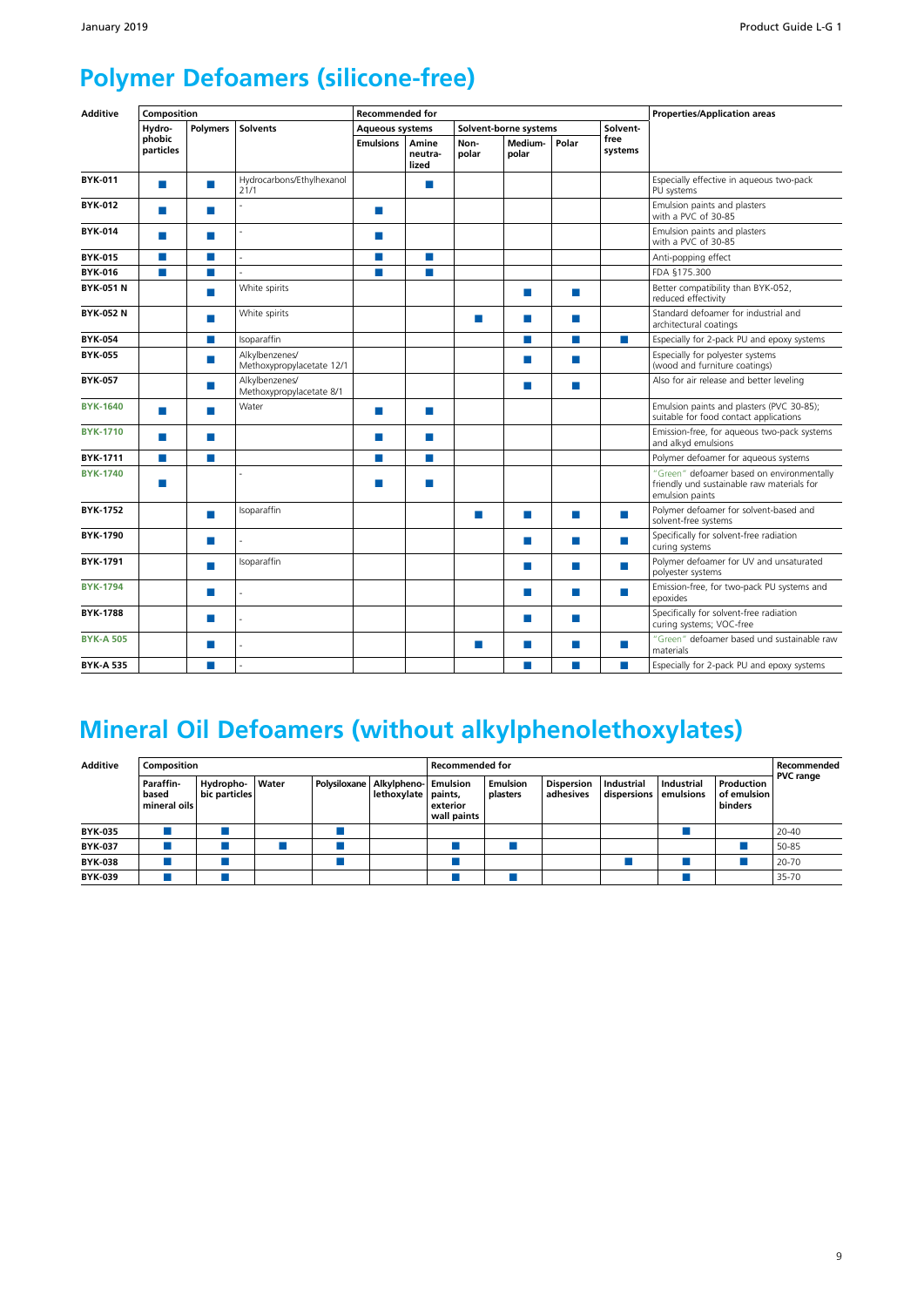## **Rheology Additives**

| Supply form/Solvent                                                               | Recommended for  |                                   |           |                    |               | Incorporation         |                       |                                          | Viscosity<br>increase at |                                 |                                           | flow<br>behavior |             | Resulting   Properties/Application areas |
|-----------------------------------------------------------------------------------|------------------|-----------------------------------|-----------|--------------------|---------------|-----------------------|-----------------------|------------------------------------------|--------------------------|---------------------------------|-------------------------------------------|------------------|-------------|------------------------------------------|
| $\mathcal{S}$<br>matter<br>w<br>Ë<br>stei<br>-volatile<br>Š,<br>n<br>Aqueou:<br>ġ | systems<br>Polar | Solvent-bornel<br>polai<br>Medium | Non-polar | coatings<br>Powder | Post-addition | shear<br>high<br>With | water<br>르.<br>Premix | atings)<br>8<br>۰<br>(powder<br>Extruder | rates<br>shear<br>ŠΜ     | ίKΟ<br>rates<br>shear<br>Medium | $\widehat{\Xi}$<br>rates<br>shear<br>High | Pseudoplastic    | Thixotropic |                                          |

#### **Modified Ureas**

| RHEOBYK-410            | 52 | N-Methylpyrrolidone |  |  |  |  |  |  |  | Anti-settling, anti-sagging, elasticity,                                       |
|------------------------|----|---------------------|--|--|--|--|--|--|--|--------------------------------------------------------------------------------|
| RHEOBYK-7410 ET        | 40 | Amide ether         |  |  |  |  |  |  |  | universal use                                                                  |
| RHEOBYK-D 410          | 52 | Dimethylsulfoxide   |  |  |  |  |  |  |  |                                                                                |
| RHEOBYK-411            | 25 | N-Methylpyrrolidone |  |  |  |  |  |  |  | Anti-settling, anti-sagging, elasticity,                                       |
| <b>RHEOBYK-7411 ES</b> | 25 | Amide ester         |  |  |  |  |  |  |  | use in non-polar binders                                                       |
| RHEOBYK-415            | 30 | Dimethylsulfoxide   |  |  |  |  |  |  |  | Temperature-stable viscosity; excellent<br>anti-sagging in force-dried systems |
| RHEOBYK-420            | 52 | N-Methylpyrrolidone |  |  |  |  |  |  |  | Anti-settling, anti-sagging, elasticity,                                       |
| <b>RHEOBYK-7420 ES</b> | 40 | Amide ester         |  |  |  |  |  |  |  | universal use                                                                  |
| RHEOBYK-D 420          | 45 | Dimethylsulfoxide   |  |  |  |  |  |  |  |                                                                                |

#### **Polyurethane Thickeners/Associative-thickeners**

| RHEOBYK-H 3300 VF     | 17.5 | Water |  |  |  |  |  |  |  | VOC-free associative thickener (HEUR),<br>very universal use                                                 |
|-----------------------|------|-------|--|--|--|--|--|--|--|--------------------------------------------------------------------------------------------------------------|
| RHEOBYK-H 6500 VF     | 20   | Water |  |  |  |  |  |  |  | VOC-free associative thickener (HEUR),<br>broad application in emulsion paints                               |
| RHEOBYK-H 7500 VF     | 17.5 | Water |  |  |  |  |  |  |  | VOC-free associative thickener (HEUR),<br>especially for architectural paints and<br>wood stains             |
| RHEOBYK-H 7625 VF     | 20   | Water |  |  |  |  |  |  |  | Associative thickener (HEUR),<br>APEO-, VOC- and tin-free                                                    |
| <b>RHEOBYK-HV 80</b>  | 30   | Water |  |  |  |  |  |  |  | Associative thickener (HASE)                                                                                 |
| RHEOBYK-L 1400 VF     | 20   | Water |  |  |  |  |  |  |  | Associative thickener (HEUR), especially<br>for acrylate and styrene/acrylate<br>emulsions, very hydrophobic |
| RHEOBYK-M 2600 VF     | 120  | Water |  |  |  |  |  |  |  | VOC-free associative thickener (HEUR).<br>especially for colloidal emulsions (VAE)                           |
| RHEOBYK-T 1000 VF     | 22.5 | Water |  |  |  |  |  |  |  | VOC-free associative thickener (HEUR),<br>very newtonian flow, highest ICI values                            |
| RHEOBYK-T 1010 VF     | 22.5 | Water |  |  |  |  |  |  |  | VOC-free associative thickener (HEUR),<br>very newtonian flow, APEO-, VOC- and<br>tin-free                   |
| <b>RHEOBYK-TVS VF</b> | 12.5 | Water |  |  |  |  |  |  |  | Associative thickener (HEAT), especially<br>for tinting paste systems                                        |

#### **Amides and Organic Derivatives REGIST REGIST RECESSION REGISTER REGISTER REGISTER REGISTER REGISTER REGISTER REGISTER REGISTER REGISTER REGISTER REGISTER REGISTER REGISTER REGISTER REGISTER REGISTER REGISTER REGISTER** systems, temperature control required<br>Enhances thixotropy in systems with **RHEOBYK-405** 50 Xylene/Alkylbenzene/Isobutanol 5/4/1 <sup>X</sup> <sup>X</sup> <sup>X</sup> <sup>X</sup> <sup>X</sup> Enhances thixotropy in systems with pyrogenic silica **RHEOBYK-430** 30 Isobutanol/Solventnaphtha 9/1 X X Y X X Liquid alternative to amide thickeners in paste or powder form for universal use (e.g. heavy duty and marine coatings) **RHEOBYK-431** <sup>30</sup> Isobutanol/Monophenylglykol 4/1 <sup>X</sup> <sup>X</sup> <sup>X</sup> <sup>X</sup> **RHEOBYK-440** 25 Alicyclic amide X X X X Polyamide for aqueous systems, especially for water-based epoxy systems and for effect pigment orientation in automotive paints **RHEOBYK-7590** 100 Powder **X X X X X X X X X X To adjust in-can viscosity in non-polar (NET) C III III III III III III III III III III III III III III III III III III III III III RHEOBYK-7594** 70 Water/hydrogencarbon mixture V **X** X X X X X X Anti-settling in pigmented solvent-borne systems

 $\overline{\phantom{a}}$  First recommendation  $\overline{\phantom{a}}$  Second recommendation

HASE = Hydrophobic modified Alkali-Swellable Emulsion HEAT = Hydrophobic Ethoxylated Aminoplast Technology HEUR = Hydrophobic Ethoxylated Urethane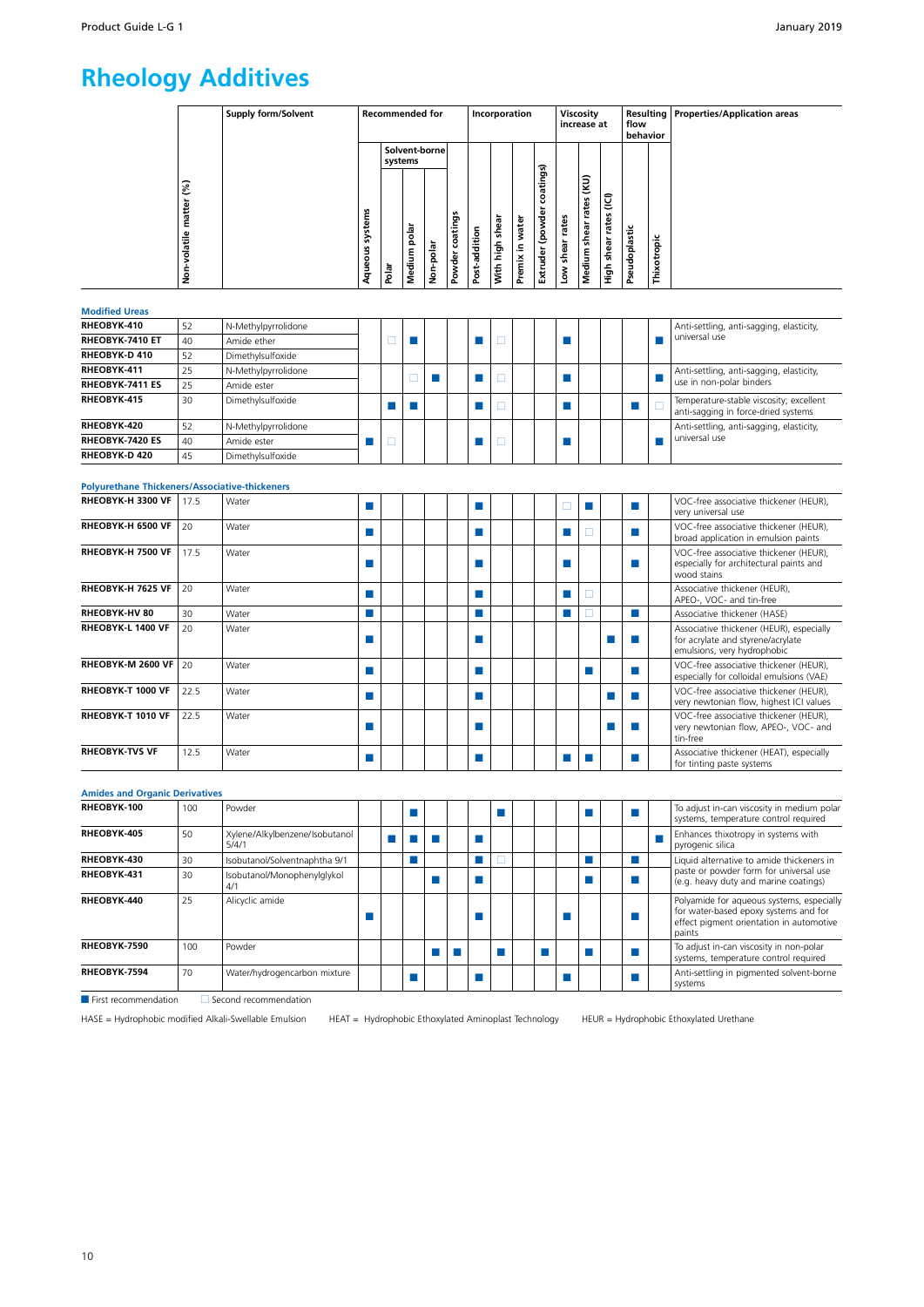#### **Rheology Additives**  $\overline{\phantom{a}}$

|                                    |                         | <b>Supply form/Solvent</b>               |                             |        | <b>Recommended for</b>      |               |                 |                             | Incorporation   |                 |                            |                 | Viscosity<br>increase at    |                             | flow<br>behavior            |             | Resulting   Properties/Application areas                                                                     |
|------------------------------------|-------------------------|------------------------------------------|-----------------------------|--------|-----------------------------|---------------|-----------------|-----------------------------|-----------------|-----------------|----------------------------|-----------------|-----------------------------|-----------------------------|-----------------------------|-------------|--------------------------------------------------------------------------------------------------------------|
|                                    |                         |                                          |                             |        | systems                     | Solvent-borne |                 |                             |                 |                 |                            |                 |                             |                             |                             |             |                                                                                                              |
|                                    | Non-volatile matter (%) |                                          | Aqueous systems             | Polar  | Medium pola                 | Non-polar     | Powder coatings | Post-addition               | With high shear | Premix in water | Extruder (powder coatings) | Low shear rates | Medium shear rates (KU)     | shear rates (ICI)<br>-<br>空 | Pseudoplastic               | Thixotropic |                                                                                                              |
| <b>Synthetic Layered Silicates</b> |                         |                                          |                             |        |                             |               |                 |                             |                 |                 |                            |                 |                             |                             |                             |             |                                                                                                              |
| <b>LAPONITE-EP</b>                 | 100                     | Powder                                   | $\Box$                      |        |                             |               |                 |                             |                 | $\Box$          |                            |                 | L.                          |                             | □                           |             | Organic-modified product with increased<br>effectivity at medium shear                                       |
| <b>LAPONITE-RD</b>                 | 100                     | Powder                                   | H.                          |        |                             |               |                 |                             |                 | H.              |                            | H.              |                             |                             | □                           | F           | Standard recommendation for universal use                                                                    |
| <b>LAPONITE-RDS</b>                | 100                     | Powder                                   | m,                          |        |                             |               |                 |                             |                 | П               |                            | П               |                             |                             | □                           | П           | Easier to disperse than LAPONITE-RD                                                                          |
| <b>LAPONITE-S 482</b>              | 100                     | Powder                                   | ш                           |        |                             |               |                 |                             | □               | П               |                            | ш               |                             |                             | □                           | L           | For individual premix production; for direct<br>use; for high-solid slurries                                 |
| <b>LAPONITE-SL 25</b>              | 25                      | Water                                    | П                           |        |                             |               |                 | P.                          |                 |                 |                            | m,              |                             |                             | П                           |             | Ready-to-use dispersion with high solids                                                                     |
| <b>Hydroclays</b>                  |                         |                                          |                             |        |                             |               |                 |                             |                 |                 |                            |                 |                             |                             |                             |             |                                                                                                              |
| <b>OPTIGEL-CK</b>                  | 100                     | Powder                                   | m.                          |        |                             |               |                 |                             | П               | □               |                            |                 | ш                           |                             |                             | r.          | Standard recommendation for universal use                                                                    |
| OPTIGEL-CK XR                      | 100                     | Powder                                   | <b>In the </b>              |        |                             |               |                 |                             | п               | $\Box$          |                            |                 | $\mathcal{C}$               |                             |                             | п           | Sterilized version of OPTIGEL-CK                                                                             |
| <b>OPTIGEL-CG</b>                  | 100                     | Powder                                   | $\mathcal{C}^{\mathcal{A}}$ |        |                             |               |                 |                             | П               | □               |                            |                 | P.                          |                             |                             |             | For cost-optimized highly filled systems<br>without special requirements for whiteness                       |
| OPTIGEL-CMO                        | 100                     | Powder                                   | H.                          |        |                             |               |                 |                             | Ш               | п               |                            |                 |                             |                             |                             | П           | Especially for highly filled thick-layer systems                                                             |
| <b>OPTIGEL-LX</b>                  | 100                     | Powder                                   | m.                          |        |                             |               |                 |                             | П               |                 |                            |                 | m.                          |                             | п                           | П           | For cosolvent-free emulsion paints                                                                           |
| OPTIGEL-W 724                      | 100                     | Powder                                   | П                           |        |                             |               |                 |                             | П               |                 |                            |                 | P.                          |                             | п                           | $\Box$      | Organic-modified, high water-resistance<br>(e.g. heavy duty coatings)                                        |
| <b>OPTIGEL-WA</b>                  | 100                     | Powder                                   | ш                           |        |                             |               |                 |                             | $\Box$          |                 |                            |                 |                             |                             | П                           |             | Organic-modified, to increase in-can viscosity                                                               |
| <b>OPTIGEL-WH</b>                  | 100                     | Powder                                   | $\Box$                      |        |                             |               |                 |                             | $\Box$          |                 |                            |                 | $\mathcal{L}_{\mathcal{A}}$ |                             | $\mathcal{L}_{\mathcal{A}}$ | $\Box$      | Organically modified, strongly shear<br>thinning                                                             |
| <b>OPTIGEL-WM</b>                  | 100                     | Powder                                   | $\Box$                      |        |                             |               |                 |                             |                 |                 |                            |                 | H.                          |                             | $\mathcal{L}_{\mathcal{A}}$ | Е           | Organic-modified, increases water retention<br>and thus the open-time                                        |
| <b>OPTIGEL-WX</b>                  | 100                     | Powder                                   | $\Box$                      |        |                             |               |                 |                             | П               | □               |                            |                 | ш                           |                             | П                           | ⊏           | Organic-modified, for universal use;<br>excellent anti-settling                                              |
| OPTIGEL-WX XR                      | 100                     | Powder                                   | m.                          |        |                             |               |                 |                             | П               | □               |                            |                 | п                           |                             | п                           |             | Sterilized version of OPTIGEL-WX                                                                             |
| <b>Organoclays</b>                 |                         |                                          |                             |        |                             |               |                 |                             |                 |                 |                            |                 |                             |                             |                             |             |                                                                                                              |
| <b>CLAYTONE-40</b>                 | 100                     | Powder                                   |                             |        |                             | m.            |                 |                             | П               |                 |                            | H.              |                             |                             |                             | П           | Standard recommendation for<br>non-polar systems                                                             |
| <b>CLAYTONE-AF</b>                 | 100                     | Powder                                   |                             |        |                             |               |                 | ▅                           |                 |                 |                            |                 |                             |                             |                             |             | Self-activating, for non-polar systems                                                                       |
| <b>CLAYTONE-APA</b>                | 100                     | Powder                                   |                             | □      |                             |               |                 | П                           |                 |                 |                            | ш               |                             |                             |                             | П           | Self-activating, for medium polar/<br>polar systems                                                          |
| <b>CLAYTONE-HT</b>                 | 100                     | Powder                                   |                             |        |                             |               |                 |                             |                 |                 |                            |                 |                             |                             |                             |             | For non-polar/medium polar systems                                                                           |
| <b>CLAYTONE-HY</b>                 | 100                     | Powder                                   |                             |        | ш                           | P.            | П               | F.                          |                 |                 | П                          |                 |                             |                             |                             | П           | Self-activating, for non-polar/<br>medium polar systems                                                      |
| <b>Mixed Minerals</b>              |                         |                                          |                             |        |                             |               |                 |                             |                 |                 |                            |                 |                             |                             |                             |             |                                                                                                              |
| GARAMITE-1958                      | 100                     | Powder                                   |                             | □      | $\mathcal{L}_{\mathcal{A}}$ |               |                 | <b>The State</b>            |                 |                 |                            | п               | □                           |                             | m.                          |             | Standard recommendation for universal use                                                                    |
| GARAMITE-2578                      | 100                     | Powder                                   |                             | □      | m,                          |               |                 | $\mathcal{C}$               |                 |                 |                            | M.              | $\Box$                      |                             | ×                           |             | Preferred for high-gloss systems                                                                             |
| GARAMITE-7303                      | 100                     | Powder                                   |                             |        | □                           | m.            |                 | F.                          |                 |                 |                            | H.              | □                           |                             | m.                          |             | For more non-polar systems                                                                                   |
| GARAMITE-7305                      | 100                     | Powder                                   |                             |        | п                           |               |                 | P.                          |                 |                 |                            |                 | $\Box$                      |                             | $\mathcal{C}$               |             | For more polar systems                                                                                       |
| <b>Thixotropy-booster</b>          |                         |                                          |                             |        |                             |               |                 |                             |                 |                 |                            |                 |                             |                             |                             |             |                                                                                                              |
| RHEOBYK-R 605                      | 50                      | Xylene/Alkylbenzenes/Isobutanol<br>5/4/1 |                             | $\Box$ | П                           | □             |                 | $\mathcal{L}_{\mathcal{A}}$ |                 |                 |                            | ×               |                             |                             | $\Box$                      |             | Enhances the rheology effect in combination<br>with GARAMITE (or pyrogenic silica)                           |
| RHEOBYK-R 607                      | 77                      | Shellsol A/Benzyl alcohol 2/1            |                             | □      | <b>Talent</b>               | □             |                 | ш                           |                 |                 |                            | <b>Talent</b>   |                             |                             | $\mathcal{L}_{\mathcal{A}}$ |             | Enhances the rheology effect in combination<br>with pyrogenic silica, preferred for solvent-<br>free epoxies |

 $\Box$  First recommendation  $\Box$  Second recommendation

HASE = Hydrophobic modified Alkali-Swellable Emulsion HEAT = Hydrophobic Ethoxylated Aminoplast Technology HEUR = Hydrophobic Ethoxylated Urethane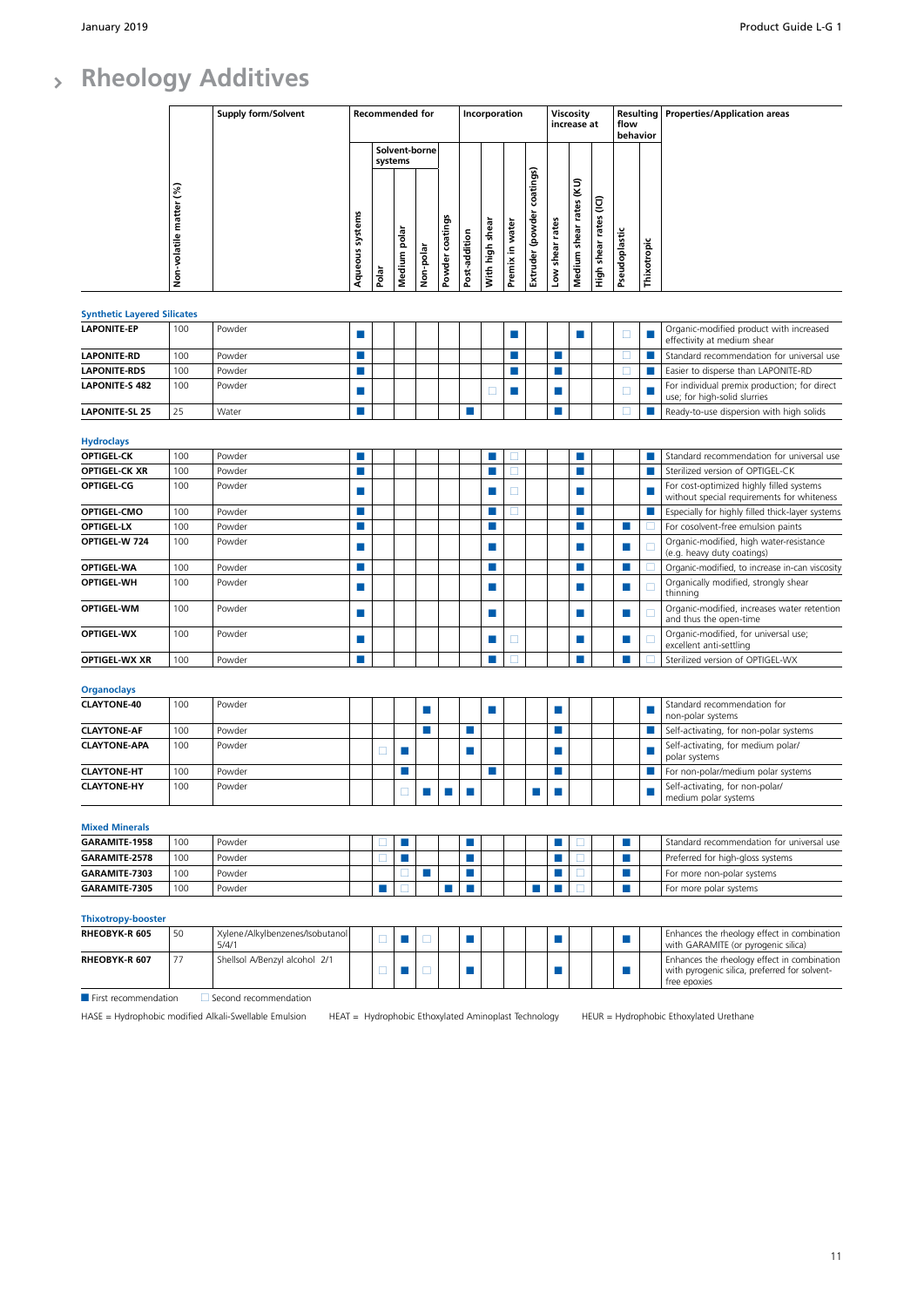## **Wax Emulsions and Dispersions in Water**

| <b>Additive</b>       | Wax base                          | Carrier                                     | <b>Emulsifier</b>     |                             |                                                       |                          |              |                |                                    |                  |                 |                                   | <b>Application areas</b>                                                     |
|-----------------------|-----------------------------------|---------------------------------------------|-----------------------|-----------------------------|-------------------------------------------------------|--------------------------|--------------|----------------|------------------------------------|------------------|-----------------|-----------------------------------|------------------------------------------------------------------------------|
|                       |                                   |                                             | system                | ે<br>Active substance       | point wax<br>nent (°C)<br>Melting poin<br>component ( | Mechanical<br>resistance | Surface slip | Anti-slip      | Anti-blocking,<br>water repellency | Soft-feel effect | Gloss reduction | Orientation of<br>effect pigments |                                                                              |
| <b>AQUACER 497</b>    | Paraffin wax                      | Water                                       | Non-ionic             | 50                          | 60                                                    |                          | П            |                | П                                  |                  |                 |                                   | Architectural coatings                                                       |
| <b>AQUACER 501</b>    | Oxidized HDPE wax                 | Water                                       | Non-ionic             | 35                          | 130                                                   | П                        |              |                |                                    |                  |                 |                                   | Leather finishes                                                             |
| <b>AQUACER 507</b>    | Oxidized HDPE wax                 | Water                                       | Anionic               | 35                          | 130                                                   | п                        |              |                |                                    |                  |                 | <b>COL</b>                        | Automotive and industrial<br>coatings                                        |
| <b>AQUACER 513</b>    | Oxidized HDPE wax                 | Water                                       | Non-jonic             | 35                          | 135                                                   | п                        |              |                |                                    |                  |                 |                                   | Wood, architectural and<br>industrial coatings                               |
| <b>AQUACER 517</b>    | Oxidized HDPE wax                 | Water                                       | Non-ionic             | 35                          | 120                                                   | п                        |              |                |                                    |                  |                 |                                   | Leather finishes                                                             |
| <b>AQUACER 526</b>    | Modified EVA<br>copolymer wax     | Water                                       | Anionic               | 30                          | 105                                                   |                          |              |                |                                    |                  |                 |                                   | Automotive coatings                                                          |
| <b>AQUACER 527</b>    | Modified EVA<br>copolymer wax     | Water                                       | Non-ionic             | 35                          | 105                                                   |                          |              | m.             |                                    |                  |                 |                                   | Effect coatings, overprint<br>varnishes                                      |
| <b>AQUACER 530</b>    | Oxidized wax                      | Water                                       | Non-jonic             | 32                          | 130                                                   |                          | m,           |                |                                    |                  |                 |                                   | Wood coatings, printing inks<br>and overprint varnishes                      |
| <b>AQUACER 531</b>    | Modified PE wax                   | Water                                       | Non-ionic             | 45                          | 130                                                   | П                        |              |                | P.                                 |                  |                 |                                   | Architectural coatings, printing<br>inks and overprint varnishes             |
| <b>AQUACER 532</b>    | Modified HDPF wax                 | Water                                       | Non-ionic             | 40                          | 130                                                   | П                        | П            |                |                                    |                  |                 |                                   | Aqueous coatings, printing inks<br>and overprint varnishes                   |
| <b>AQUACER 533</b>    | Modified paraffin wax             | Water                                       | Anionic               | 40                          | 95                                                    |                          | П            |                | P.                                 |                  |                 |                                   | Architectural coatings, leather<br>finishes and overprint varnishes          |
| <b>AQUACER 537</b>    | Modified paraffin wax             | Water                                       | Anionic               | 30                          | 110                                                   |                          | n.           |                | П                                  |                  |                 |                                   | Wood, architectural and<br>industrial coatings                               |
| <b>AQUACER 539</b>    | Modified paraffin wax             | Water                                       | Non-ionic             | 35                          | 90                                                    |                          | г            |                | П                                  |                  |                 |                                   | Wood, architectural and<br>industrial coatings                               |
| <b>AQUACER 541</b>    | Montan ester wax                  | Water                                       | Non-ionic             | 30                          | 80                                                    | П                        | п            |                |                                    |                  |                 |                                   | Leather finishes, can coatings                                               |
| <b>AQUACER 552</b>    | Oxidized HDPE wax                 | Water                                       | Non-ionic             | 35                          | 130                                                   | П                        |              |                |                                    |                  |                 |                                   | Aqueous coatings, printing inks                                              |
| <b>AQUACER 561</b>    | Bees wax                          | Water                                       | Non-ionic             | 25                          | 65                                                    |                          | П            |                | п                                  |                  |                 |                                   | Aqueous coatings                                                             |
| <b>AQUACER 565</b>    | Carnauba wax                      | Water                                       | Non-ionic             | 30                          | 85                                                    | П                        | m,           |                |                                    |                  |                 |                                   | Leather finishes                                                             |
| <b>AQUACER 593</b>    | Modified PP wax                   | Water                                       | Non-ionic             | 30                          | 160                                                   |                          |              | m.             |                                    |                  |                 |                                   | Aqueous coatings, wood<br>coatings, printing inks and<br>overprint varnishes |
| <b>AQUACER 595</b>    | Modified PP wax                   | Water                                       | Non-ionic             | 40                          | 140                                                   |                          |              | m.             |                                    |                  |                 |                                   | Leather finishes                                                             |
| <b>AQUACER 1013</b>   | Oxidized HDPE wax                 | Water                                       | Non-ionic             | 35                          | 135                                                   | m,                       |              |                |                                    |                  |                 |                                   | Wood, architectural and<br>industrial coatings                               |
| <b>AQUACER 1039</b>   | Modified paraffin wax             | Water                                       | Non-ionic             | 35                          | 90                                                    |                          | ш            |                | <b>Tall</b>                        |                  |                 |                                   | Wood, architectural and<br>industrial coatings                               |
| <b>AQUACER 1075</b>   | Oxidized HDPE wax                 | Water                                       | Non-ionic             | 35                          | 135                                                   | п                        |              | <b>In the </b> |                                    |                  |                 |                                   | Printing inks and overprint<br>varnishes                                     |
| <b>AQUACER 1540</b>   | Carnauba wax                      | Water                                       | Non-ionic             | 40                          | 85                                                    | п                        | п            |                |                                    |                  |                 |                                   | Can coatings                                                                 |
| <b>AQUACER 1547</b>   | Oxidized HDPE wax                 | Water                                       | Anionic               | 35                          | 125                                                   | П                        |              |                |                                    |                  |                 |                                   | Can coatings                                                                 |
| <b>AQUACER 2650</b>   | Carnauba wax                      | Water                                       | Non-ionic             | 30                          | 85                                                    |                          | П            |                | m,                                 |                  |                 |                                   | Leather finishes                                                             |
| <b>AQUAMAT 208</b>    | Oxidized HDPE wax                 | Water                                       |                       | 35                          | 135                                                   | п                        |              |                |                                    | п                | ш               |                                   | Wood and architectural<br>coatings                                           |
| <b>AQUAMAT 263</b>    | Oxidized HDPE wax                 | Water/Propyleneglycol-<br>n-butylether 12/1 |                       | 35                          | 130                                                   | П                        |              |                | П                                  | <b>College</b>   |                 |                                   | Architectural coatings                                                       |
| <b>AQUAMAT 272 N</b>  | Modified PE wax                   | Water                                       |                       | 55                          | 125                                                   | ×                        |              |                | ×                                  |                  | F.              |                                   | Wood, architectural and<br>industrial coatings                               |
| <b>AQUATIX 8421</b>   | Modified EVA<br>copolymer wax     | Water                                       | Non-ionic             | 20                          | 105                                                   |                          |              |                |                                    |                  |                 | п                                 | Automotive and industrial<br>coatings                                        |
| <b>HORDAMER PE 03</b> | PE primary dispersion             | Water                                       | Anionic/<br>non-ionic | 40                          | 95                                                    | п                        |              |                |                                    |                  |                 |                                   | Printing inks and overprint<br>varnishes                                     |
| <b>HORDAMER PE 35</b> | Modified PE primary<br>dispersion | Water                                       | Anionic/<br>non-ionic | 37.5                        | 125                                                   |                          | H            |                |                                    |                  |                 |                                   | Printing inks and overprint<br>varnishes                                     |
| $PE = Polyethylene$   | $PP = Polypropylene$              | HDPE = High Density Polyethylene            |                       | EVA = Ethylene-Vinylacetate |                                                       |                          |              |                |                                    |                  |                 |                                   |                                                                              |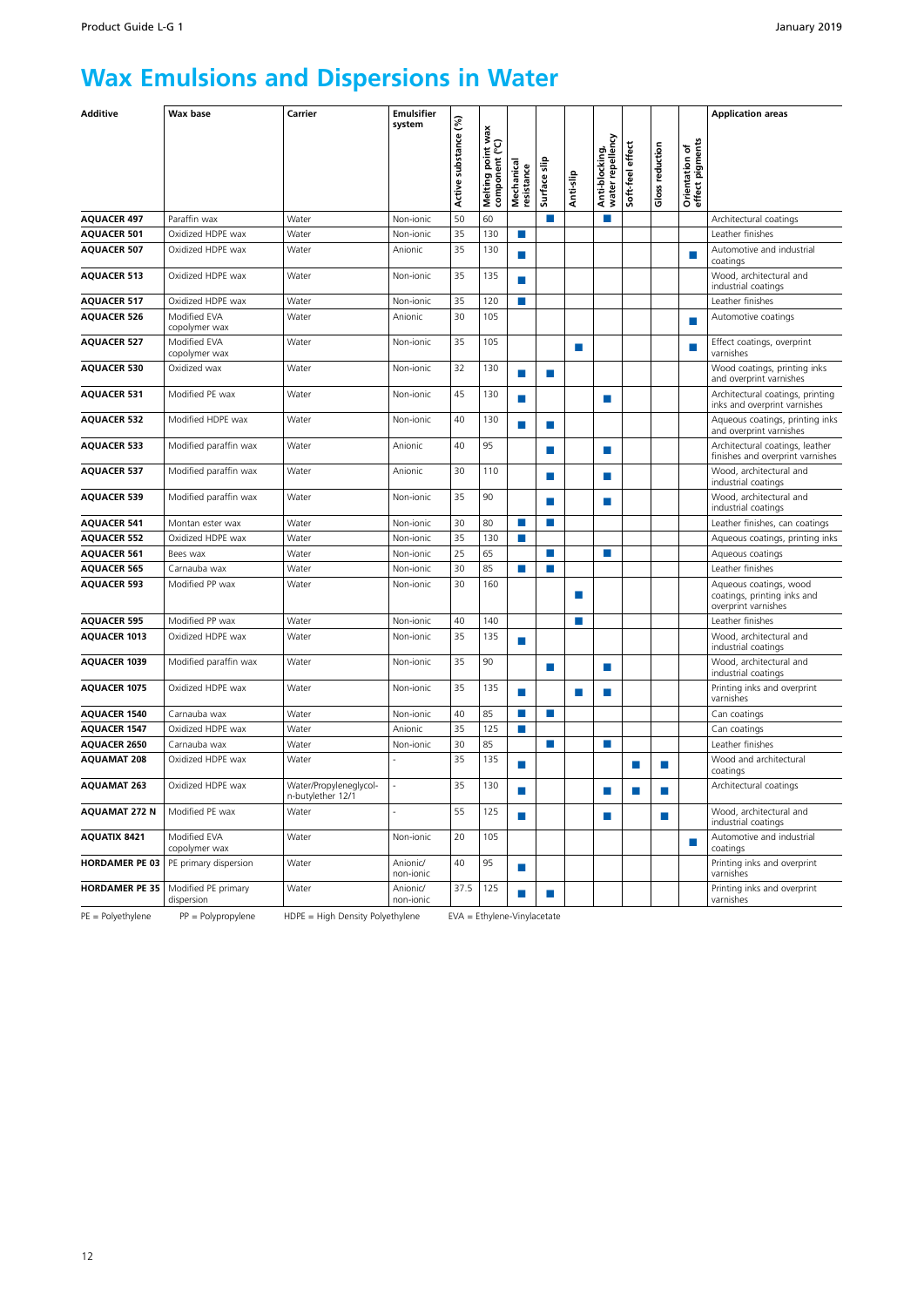## **Wax Dispersions in Organic Solvents**

| <b>Additive</b>      | <b>Wax base</b>                  | Carrier                                                               | Active substance (%) | Melting point wax<br>component (°C) | Mechanical resistance | Surface slip                | Anti-blocking,<br>water repellency | Anti-settling     | Soft-feel effect | <b>Gloss reduction</b> | Orientation of<br>effect pigments | <b>Application areas</b>                              |
|----------------------|----------------------------------|-----------------------------------------------------------------------|----------------------|-------------------------------------|-----------------------|-----------------------------|------------------------------------|-------------------|------------------|------------------------|-----------------------------------|-------------------------------------------------------|
| <b>CERACOL 79</b>    | Carnauba wax                     | Dipropyleneglycolmonomethylether                                      | 20                   | 85                                  | ш                     | п                           |                                    |                   |                  |                        |                                   | Can coatings                                          |
| <b>CERACOL 600</b>   | Carnauba wax                     | Dipropyleneglycolmonomethylether                                      | 20                   | 85                                  | ш                     | п                           |                                    |                   |                  |                        |                                   | Can/coil coatings                                     |
| <b>CERACOL 604</b>   | Carnauba wax                     | Butylglycol                                                           | 11.5                 | 85                                  | P.                    | п                           |                                    |                   |                  |                        |                                   | Can coatings                                          |
| <b>CERACOL 605</b>   | Carnauba wax                     | Butylglykol                                                           | 20                   | 85                                  | m.                    | п                           |                                    |                   |                  |                        |                                   | Can coatings                                          |
| <b>CERACOL 607</b>   | PTFE-modified PE wax             | Butyl diglycol acetate/butyl diglycol/<br>aromatic hydrocarbons 1/1/1 | 35                   | 115                                 | П                     | п                           |                                    |                   |                  |                        |                                   | Can/coil coatings                                     |
| <b>CERACOL 609 N</b> | Wax modified Lanolin             | Aromatic hydrocarbons/Isopropanol 1/1                                 | 20                   | 85                                  | P.                    | п                           |                                    |                   |                  |                        | m.                                | Can/coil coatings                                     |
| <b>CERAFAK 100</b>   | EVA copolymer wax                | Xylene/Butylacetate 1/1                                               | 10                   | 105                                 |                       |                             |                                    | <b>The State</b>  |                  |                        | П                                 | Industrial coatings                                   |
| <b>CERAFAK 103</b>   | EAA copolymer wax                | Xylene/Butylacetate/Butanol 7/8/1                                     | 6                    | 110                                 |                       |                             |                                    | m.                |                  |                        | r.                                | Automotive coatings                                   |
| <b>CERAFAK 106</b>   | EVA copolymer wax                | Xylene/Butylacetate/Butanol 7/8/1                                     | 6                    | 105                                 |                       |                             |                                    | <b>CONTRACTOR</b> |                  |                        | r.                                | Automotive coatings                                   |
| <b>CERAFAK 110</b>   | EVA copolymer wax                | Butylacetate/Butanol 15/1                                             | 6                    | 100                                 |                       |                             |                                    | m.                |                  |                        | П                                 | Automotive and industrial coatings                    |
| <b>CERAFAK 111</b>   | PE wax                           | Butylacetate                                                          | 12.5                 | 110                                 |                       |                             |                                    |                   |                  |                        | r.                                | Automotive and industrial coatings                    |
| <b>CERAFAK 117</b>   | Modified FT wax                  | Aromatic-free white spirits                                           | 25                   | 110                                 |                       |                             | H                                  |                   |                  |                        |                                   | Architectural coatings, protective<br>coatings        |
| <b>CERAFAK 127 N</b> | Modified FT wax                  | Naphthalene-depleted aromatic<br>hydrocarbons                         | 15                   | 120                                 | F.                    | П                           | П                                  |                   |                  |                        |                                   | Architectural coatings, coil coatings                 |
| <b>CERAFAK 140 N</b> | Carnauba wax                     | Isobutanol/Aromatic hydrocarbons 13/4                                 | 15                   | 90                                  | m.                    | m.                          |                                    |                   |                  |                        |                                   | Can coatings                                          |
| <b>CERAMAT 248</b>   | PE wax                           | Aromatic-free white spirits                                           | 20                   | 110                                 | r.                    |                             |                                    |                   |                  | H.                     |                                   | Leather finishes, architectural<br>coatings           |
| <b>CERAMAT 250</b>   | PE wax                           | Butylacetate                                                          | 40                   | 120                                 | m.                    |                             |                                    | <b>The State</b>  | m.               | m.                     |                                   | Wood and industrial coatings                          |
| <b>CERAMAT 258</b>   | Oxidized HDPE wax                | Butylacetate                                                          | 17.5                 | 135                                 | ш                     |                             |                                    | ш                 |                  | <b>Tall</b>            |                                   | Can coatings, wood and<br>industrial coatings         |
| <b>CERATIX 8461</b>  | EVA copolymer wax                | Xylene/Butylacetate/Butanol 3/6/1                                     | 4.7                  | 105                                 |                       |                             |                                    | <b>The State</b>  |                  |                        | F.                                | Automotive and industrial coatings                    |
| <b>CERATIX 8463</b>  | EVA/EAA copolymer wax<br>mixture | Xylene/Butylacetate/Butanol 3/6/1                                     | 4.4                  | 110                                 |                       |                             |                                    | ш                 |                  |                        | m.                                | Automotive and industrial coatings                    |
| <b>CERATIX 8466</b>  | EVA copolymer wax                | Butylacetate/Butanol 9/1                                              | 4.7                  | 100                                 |                       |                             |                                    | ш                 |                  |                        | P.                                | Automotive and industrial coatings                    |
| <b>CERATIX 8561</b>  | EVA copolymer wax                | Xylene/Butylacetate/Butanol 3/6/1                                     | 4.7                  | 105                                 |                       |                             |                                    | ш                 |                  |                        | m.                                | Automotive and industrial coatings                    |
| <b>CERATIX 8563</b>  | EVA/EAS copolymer wax<br>mixture | Xylene/Butylacetate/Butanol 3/6/1                                     | 4.4                  | 110                                 |                       |                             |                                    | <b>The State</b>  |                  |                        | r.                                | Automotive and industrial coatings                    |
| <b>CERATIX 8566</b>  | EVA copolymer wax                | Butylacetate/Butanol 9/1                                              | 4.7                  | 100                                 |                       |                             |                                    |                   |                  |                        | m.                                | Automotive and industrial coatings                    |
| <b>MINERPOL 221</b>  | PE wax                           | Linseed oil                                                           | >98                  | 120                                 | П                     |                             | ▅                                  |                   |                  |                        |                                   | Printing inks and overprint<br>varnishes              |
| PE = Polyethylene    | PTFE = Polytetrafluoroethylene   | DPE = High Density Polyethylene                                       |                      |                                     |                       | EVA = Ethylene-Vinylacetate |                                    |                   |                  |                        |                                   | EAA = Ethylene-Acrylic Acid<br>$FT = Fischer-Tropsch$ |

13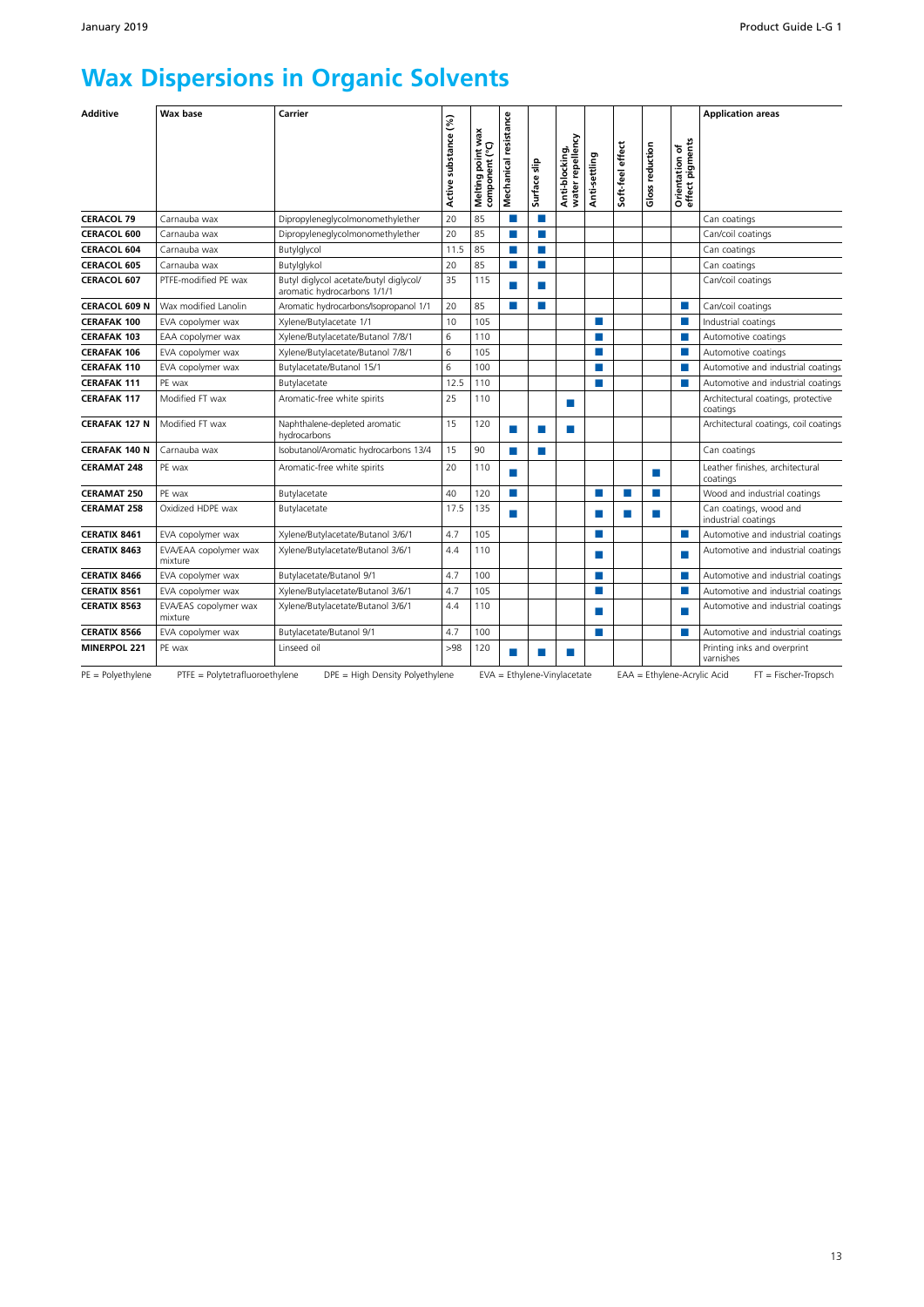### **Micronized Wax Additives**

| <b>Additive</b>        | Wax base                                | <b>Particle</b> |     | <b>Melting</b> |                                 |                             |           |                  |                 |                  |                   |                                  | ء.                                 |                             | <b>Coating systems</b>         |               | <b>Application areas</b>                                                                    |
|------------------------|-----------------------------------------|-----------------|-----|----------------|---------------------------------|-----------------------------|-----------|------------------|-----------------|------------------|-------------------|----------------------------------|------------------------------------|-----------------------------|--------------------------------|---------------|---------------------------------------------------------------------------------------------|
|                        |                                         | size (µm)       |     | point (°C)     |                                 |                             |           |                  |                 |                  |                   |                                  |                                    |                             | <b>Liquid coatings</b>         |               |                                                                                             |
|                        |                                         | D50             | D90 |                |                                 |                             |           |                  |                 |                  |                   |                                  |                                    | coating                     | Organic<br>solvents            | Water         |                                                                                             |
|                        |                                         |                 |     |                |                                 |                             |           |                  |                 |                  |                   |                                  |                                    |                             |                                |               |                                                                                             |
|                        |                                         |                 |     |                | Mechanical<br>resistance        | Surface slip                | Anti-slip | Soft-feel effect | Gloss reduction | Sandability      | Structure/texture | Outgassing of<br>powder coatings | Pigment wetting<br>powder coatings | Powder                      |                                |               |                                                                                             |
| <b>CERAFLOUR 913</b>   | PP wax                                  | 18              | 31  | 160            |                                 |                             |           | F.               | m,              |                  | П                 |                                  |                                    |                             | ×                              | $\mathcal{C}$ | Wood and industrial<br>coatings                                                             |
| <b>CERAFLOUR 914</b>   | Modified PP wax                         | 24              | 36  | 160            |                                 |                             |           | F.               |                 |                  | П                 |                                  |                                    |                             | <b>The State</b>               | $\mathcal{C}$ | Wood and industrial<br>coatings                                                             |
| <b>CERAFLOUR 915</b>   | Modified PP wax                         | 34              | 57  | 160            |                                 |                             |           |                  |                 |                  | H                 |                                  |                                    |                             | F.                             | $\mathcal{C}$ | Wood and industrial<br>coatings                                                             |
| <b>CERAFLOUR 916</b>   | Modified HDPE<br>wax/polymer<br>mixture | 46              | 82  | 135            |                                 |                             |           |                  |                 |                  | П                 |                                  |                                    |                             | <b>In</b>                      | $\mathcal{C}$ | Wood and industrial<br>coatings                                                             |
| <b>CERAFLOUR 917</b>   | Organic polymer                         | 42              | 64  | 135            | П                               |                             |           | m.               |                 |                  | п                 |                                  |                                    |                             | m.                             | P.            | Coil coatings, industrial<br>and wood coatings                                              |
| <b>CERAFLOUR 920</b>   | Organic polymer                         | 5               | 16  |                | П                               |                             |           |                  | <b>COL</b>      |                  |                   |                                  |                                    | П                           | <b>In</b>                      | ×             | Wood, architectural and<br>industrial coatings                                              |
| <b>CERAFLOUR 925 N</b> | Modified<br>PE wax                      | 6               | 10  | 115            | П                               | $\mathcal{L}_{\mathcal{A}}$ |           |                  |                 |                  |                   |                                  |                                    |                             | п                              | ×             | Can/Coil coatings,<br>industrial coatings                                                   |
| <b>CERAFLOUR 927 N</b> | Modified<br>PE wax                      | 9               | 15  | 125            | П                               |                             |           |                  | ш               |                  |                   |                                  |                                    |                             |                                | $\mathcal{C}$ | Wood, architectural,<br>industrial coatings,<br>overprint varnishes and<br>leather finishes |
| <b>CERAFLOUR 929 N</b> | Modified<br>PE wax                      | 8               | 15  | 115            | п                               |                             |           | П                | П               |                  |                   |                                  |                                    |                             | <b>In</b>                      | $\mathcal{C}$ | Wood, architectural and<br>industrial coatings                                              |
| <b>CERAFLOUR 950</b>   | Modified<br>HDPE wax                    | $\overline{9}$  | 15  | 135            | п                               |                             |           | П                | П               |                  |                   |                                  |                                    | m.                          | <b>The State</b>               |               | Wood and industrial<br>coatings                                                             |
| <b>CERAFLOUR 955</b>   | PTFE                                    | 40              | 90  |                |                                 |                             |           |                  |                 |                  | П                 |                                  |                                    | H.                          |                                |               | Industrial coatings                                                                         |
| <b>CERAFLOUR 958</b>   | PTFE-modified<br>PE wax                 | $\overline{9}$  | 21  | 115            | П                               |                             |           |                  | ш               |                  | П                 |                                  |                                    | P.                          |                                |               | Industrial coatings                                                                         |
| <b>CERAFLOUR 959</b>   | PTFE-modified<br>PE wax                 | 9               | 21  | 115            |                                 |                             |           |                  | <b>COL</b>      |                  | $\Box$            |                                  |                                    | H.                          |                                |               | Industrial coatings                                                                         |
| <b>CERAFLOUR 960</b>   | Modified<br>amide wax                   | $\overline{4}$  | 11  | 145            |                                 |                             |           |                  |                 |                  |                   |                                  | <b>COL</b>                         | m.                          |                                |               | Industrial coatings                                                                         |
| <b>CERAFLOUR 961</b>   | Modified<br>PE wax                      | 5               | 11  | 140            | ▄                               |                             |           |                  |                 |                  |                   | ш                                |                                    | П                           |                                |               | Industrial coatings                                                                         |
| <b>CERAFLOUR 962</b>   | Modified<br>PE wax                      | $\overline{9}$  | 21  | 140            | m.                              |                             |           |                  |                 |                  |                   | П                                |                                    | <b>The</b>                  |                                |               | Industrial coatings                                                                         |
| <b>CERAFLOUR 964</b>   | Amide wax                               | 20              | 50  | 75             |                                 |                             |           |                  |                 |                  |                   |                                  |                                    | $\mathcal{C}$               |                                |               | Industrial coatings                                                                         |
| <b>CERAFLOUR 965</b>   | PTFE                                    | 31              | 80  | ÷,             |                                 |                             |           |                  |                 |                  | П                 |                                  |                                    | m.                          |                                |               | Industrial coatings                                                                         |
| <b>CERAFLOUR 967</b>   | Synthetic polymer                       | ÷,              |     |                |                                 |                             |           |                  |                 |                  | П                 |                                  |                                    | m.                          |                                |               | Industrial coatings                                                                         |
| <b>CERAFLOUR 968</b>   | PTFE-modified<br>PE wax                 | 6               | 11  | 115            | п                               |                             |           |                  | ш               |                  | П                 |                                  |                                    | m.                          |                                |               | Industrial coatings                                                                         |
| <b>CERAFLOUR 969</b>   | PTFE-modified<br>PE wax                 | 6               | 14  | 115            |                                 |                             |           |                  | <b>COL</b>      |                  | u                 |                                  |                                    | П                           |                                |               | Industrial coatings                                                                         |
| <b>CERAFLOUR 970</b>   | PP wax                                  | $\overline{9}$  | 14  | 160            |                                 |                             | п         |                  | ш               |                  |                   |                                  |                                    | П                           | п                              |               | Wood and industrial<br>coatings                                                             |
| <b>CERAFLOUR 981</b>   | PTFE                                    | $\overline{3}$  | 8   |                |                                 | $\Box$                      |           |                  |                 |                  |                   |                                  |                                    |                             | П                              |               | Can/coil coatings, wood<br>and industrial coatings                                          |
| <b>CERAFLOUR 988</b>   | Amide-modified<br>PE wax                | 6               | 13  | 140            | П                               |                             |           |                  | $\Box$          |                  |                   |                                  |                                    |                             | <b>In</b>                      |               | Wood, architectural and<br>industrial coatings                                              |
| <b>CERAFLOUR 991</b>   | PE wax                                  | 5               | 9   | 115            |                                 | <b>In</b>                   |           | ш                | m.              |                  |                   |                                  |                                    | m.                          | ×                              |               | Can/coil coatings, wood<br>and industrial coatings                                          |
| <b>CERAFLOUR 993</b>   | Amide wax                               | 13              | 31  | 145            | П                               |                             |           |                  | m.              | <b>The State</b> |                   | P.                               | m,                                 | <b>The</b>                  |                                |               | Can coatings, wood and<br>industrial coatings                                               |
| <b>CERAFLOUR 994</b>   | Amide wax                               | 5               | 10  | 145            | П                               |                             |           |                  | <b>In the </b>  | ×                |                   | <b>College</b>                   | ×                                  | ×                           | m.                             |               | Can coatings, wood and<br>industrial coatings                                               |
| <b>CERAFLOUR 996</b>   | PTFE-modified<br>PE wax                 | 6               | 11  | 115            | п                               | $\Box$                      |           |                  | m.              |                  |                   |                                  |                                    | $\mathcal{C}^{\mathcal{A}}$ | ×                              |               | Can/coil coatings, wood,<br>architectural and industrial<br>coatings                        |
| <b>CERAFLOUR 997</b>   | PTFE-modified<br>PE wax                 | $\overline{7}$  | 13  | 115            | П                               | <u>ra</u>                   |           |                  | $\Box$          |                  |                   |                                  |                                    | <b>The</b>                  |                                |               | Can/coil coatings, wood,<br>architectural and industrial<br>coatings                        |
| <b>CERAFLOUR 998</b>   | PTFE-modified<br>PE wax                 | 5               | 9   | 115            |                                 | $\Box$                      |           |                  | P.              |                  |                   |                                  |                                    | F.                          | m.                             |               | Can/coil coatings, wood,<br>architectural and industrial<br>coatings                        |
| <b>CERAFLOUR 1000</b>  | Organic polymer                         | 5               | 13  | 175            |                                 |                             |           | H.               | <b>College</b>  |                  |                   |                                  |                                    |                             | $\mathcal{L}_{\mathcal{A}}$    | H.            | Wood and industrial<br>coatings                                                             |
| $PE = Polyethylene$    | HDPE = High Density Polyethylene        |                 |     |                | LDPE = Low Density Polyethylene |                             |           |                  |                 |                  |                   | $PP = Polypropylene$             |                                    |                             | PTFE = Polytetrafluoroethylene |               |                                                                                             |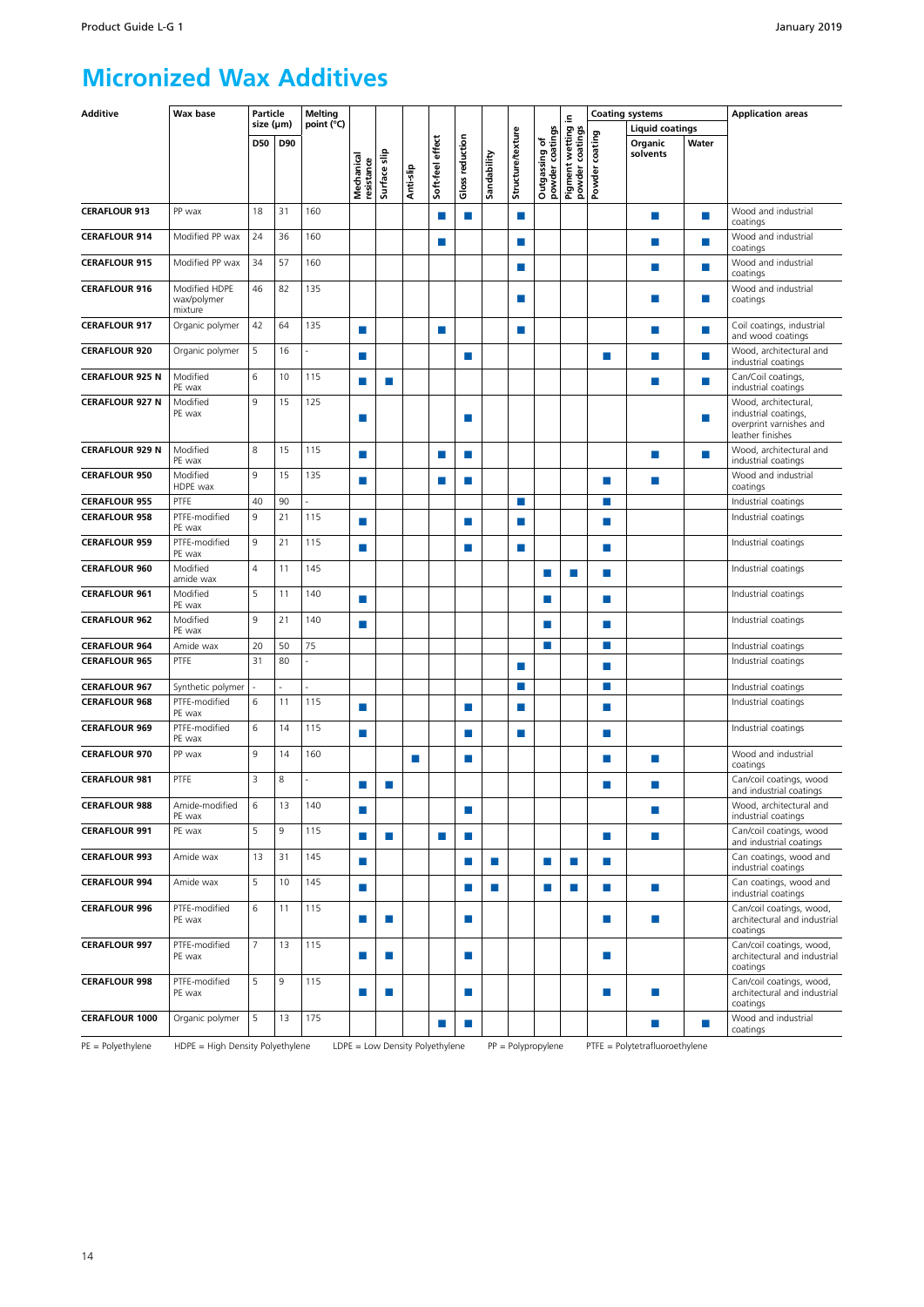### **Adhesion Promoters**

| <b>Additive</b> | Composition                                          | <b>Acid value</b> | Amine                  | <b>Solvents</b>                                        | <b>Recommended for</b> |                              | <b>Recommended binder systems</b>                                                                 | Recommended                                                   |
|-----------------|------------------------------------------------------|-------------------|------------------------|--------------------------------------------------------|------------------------|------------------------------|---------------------------------------------------------------------------------------------------|---------------------------------------------------------------|
|                 |                                                      | (mq KOH/q)        | value<br>(mg<br>KOH/q) |                                                        | Aqueous<br>systems     | Solvent-<br>borne<br>systems |                                                                                                   | substrates                                                    |
| <b>BYK-4500</b> | High molecular<br>weight block<br>copolymer          |                   | 28                     | 2,2,4-Trimethyl-1,3-<br>pentanediol<br>monoisobutyrate |                        |                              | Particularly for aqueous epoxy<br>esters, alkyds, hybrids, and<br>solvent-borne TPA and 2-pack PU | Aged coatings, metal (zinc,<br>brass, copper), polar plastics |
| BYK-4509        | Salt of a polymer<br>with acidic groups              | 29                | 29                     | Methoxypropanol                                        |                        |                              | Particularly for baking systems<br>and 2-pack PU                                                  | Metal, glass                                                  |
| BYK-4510        | Hydroxyfunctional<br>copolymer with<br>acidic groups | 30                |                        | Methoxypropanol                                        |                        |                              | Particularly for baking systems<br>and 2-pack PU                                                  | Metal, glass                                                  |
| BYK-4511        | Copolymer with<br>functional groups                  |                   | 136                    | Methoxypropylacetate                                   |                        |                              | Particularly for 2-pack epoxies and   Metal, glass<br>baking systems                              |                                                               |
| BYK-4512        | Polymer with<br>functional groups                    |                   | 56                     |                                                        |                        |                              | Particularly for baking systems and Chromium-free pretreated<br>2-pack PU                         | metal, steel, zinc, glass                                     |
| BYK-4513        | Polymer with<br>functional groups                    |                   | 60                     | Dipropyleneglycol<br>monomethylether                   |                        |                              | Two-pack epoxides                                                                                 | Metal                                                         |

### **Other Additives**

| <b>Additive</b>   | Composition                                                                  | Acid           | <b>Solvents</b>                                      | Acid value | Amine value | Recommended for           |                          |                    | <b>Properties</b>                                                                                                                    |
|-------------------|------------------------------------------------------------------------------|----------------|------------------------------------------------------|------------|-------------|---------------------------|--------------------------|--------------------|--------------------------------------------------------------------------------------------------------------------------------------|
|                   |                                                                              | content<br>(%) |                                                      | (mg KOH/g) | (mg KOH/g)  | <b>Aqueous</b><br>systems | Solvent-borne<br>systems | Powder<br>coatings |                                                                                                                                      |
| BYK-3950 P        | Modified wax                                                                 |                |                                                      |            |             |                           |                          |                    | Processing additive in powder form<br>for inorganic pigments and fillers;<br>used in combination with standard<br>leveling additives |
| <b>BYK-3951 P</b> | Copolymer with<br>pigment affinic<br>groups, adsorbed<br>on silicon dioxide  |                |                                                      |            |             |                           |                          |                    | Processing additive in powder form<br>for inorganic pigments and fillers;<br>used in combination with standard<br>leveling additives |
| <b>BYK-3955 P</b> | Copolymer with<br>pigment affinic<br>groups, adsorbed<br>on silicon dioxide  |                |                                                      |            |             |                           |                          |                    | Processing additive in powder form<br>for carbon blacks; used in combination<br>with standard leveling additives                     |
| BYK-CATALYST 450  | Amine salt of<br>p-Toluenesulfonic<br>acid                                   | 20             | Methoxypropanol/<br>Propyleneglycol/<br>Water 64/5/3 | 60         | 10          |                           |                          |                    | Blocked acid catalyst                                                                                                                |
| BYK-ES 80         | Alkylolammonium<br>salt of an unsaturated<br>acidic carboxylic acid<br>ester |                | Isobutanol                                           | 140        | 140         |                           |                          |                    | Increases conductivity for electrostatic<br>application                                                                              |